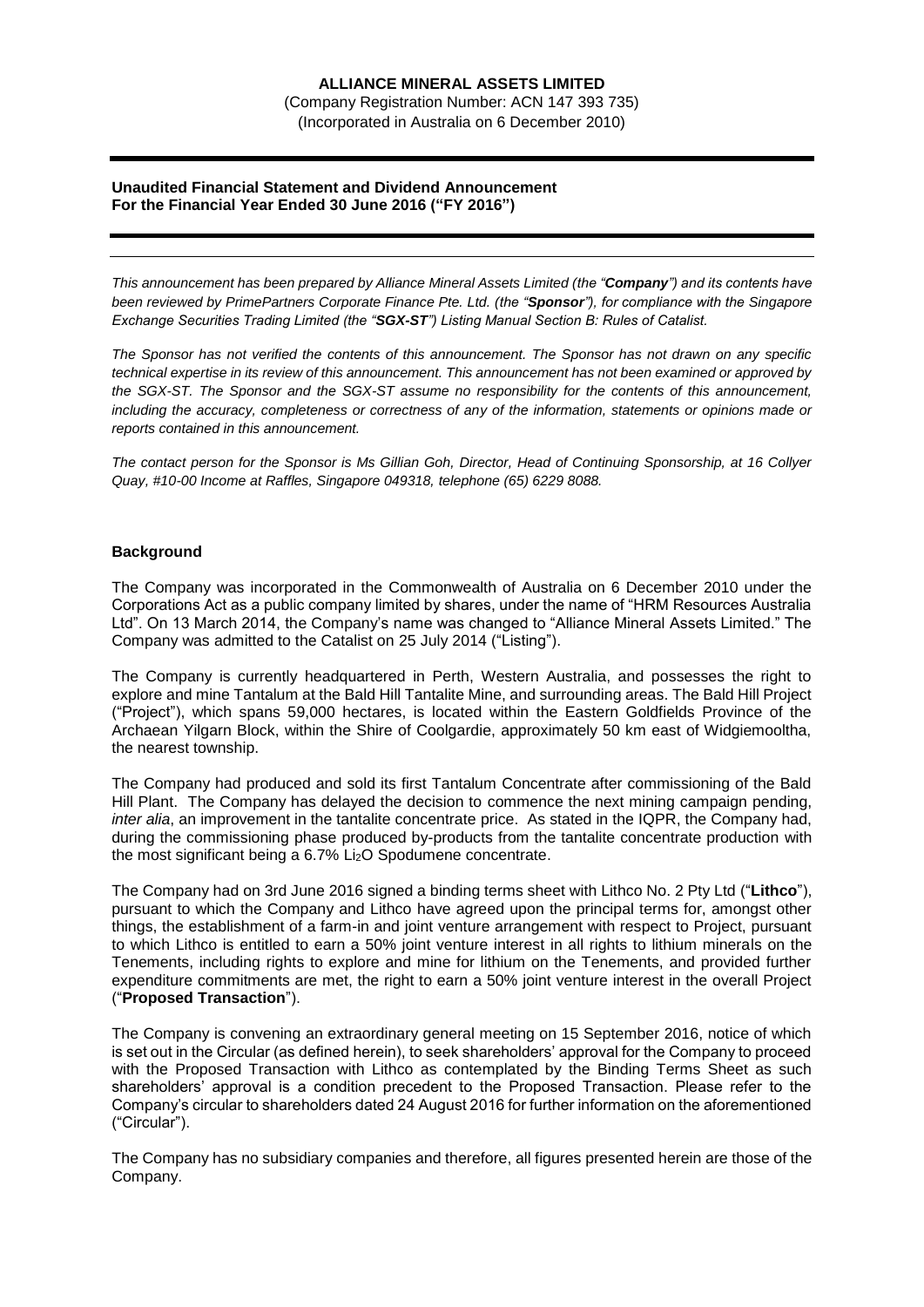# **PART I - INFORMATION REQUIRED FOR ANNOUNCEMENTS OF QUARTERLY (Q1, Q2 & Q3), HALF-YEAR AND FULL YEAR RESULTS**

**1(a)(i) An income statement and statement of comprehensive income, or a statement of comprehensive income (for the group) together with a comparative statement for the corresponding period of the immediately preceding financial year**

|                                                                                             | <b>Financial year ended</b><br>30 June |                              |            |
|---------------------------------------------------------------------------------------------|----------------------------------------|------------------------------|------------|
|                                                                                             | 2016<br>2015                           |                              | Increase / |
|                                                                                             | (Unaudited)                            | (Audited)                    | (Decrease) |
|                                                                                             | A\$                                    | A\$                          | %          |
| Interest income                                                                             | 22,742                                 | 9,482                        | n.m        |
| Other income                                                                                | 134,560                                | 930,509                      | (86)       |
| Gain / (Loss) on foreign exchange                                                           | 110,859                                | 773,436                      | (86)       |
| Gain / (Loss) on disposal of assets                                                         | (15, 417)                              | (1, 244)                     | n.m        |
| Accounting and audit expenses                                                               | (146, 407)                             | (216, 765)                   | (32)       |
| Consulting and directors' fees                                                              | (343,999)                              | (355, 729)                   | n.m        |
| Tenement expenses                                                                           | (175, 882)                             | (125, 387)                   | 40         |
| Administrative expenses                                                                     | (680, 952)                             | (484, 330)                   | 41         |
| Employee salaries and other benefits<br>expenses                                            | (489, 025)                             | (673, 203)                   | (27)       |
| Borrowing costs                                                                             | (787, 625)                             | (574, 591)                   | 37         |
| Fair value movement on derivatives                                                          |                                        | (14, 889)                    | n.m        |
| Listing expenses                                                                            |                                        | (462, 352)                   | (100)      |
| Other expenses                                                                              |                                        | (280, 428)                   | (100)      |
| <b>Impairment Expense</b>                                                                   |                                        | $-$ (11,020,948)             | (100)      |
| Loss before income tax                                                                      |                                        | $(2,371,146)$ $(12,496,439)$ | (81)       |
| Income tax expense                                                                          | (1,710,948)                            | 1,710,948                    | (200)      |
| Loss after tax                                                                              |                                        | $(4,082,094)$ $(10,785,491)$ | (81)       |
| Other comprehensive income                                                                  |                                        |                              |            |
| Total comprehensive loss for the financial<br>year attributable to owners of the<br>Company |                                        | $(4,082,094)$ $(10,785,491)$ | (81)       |

 $(i)$  n.m = not meaningful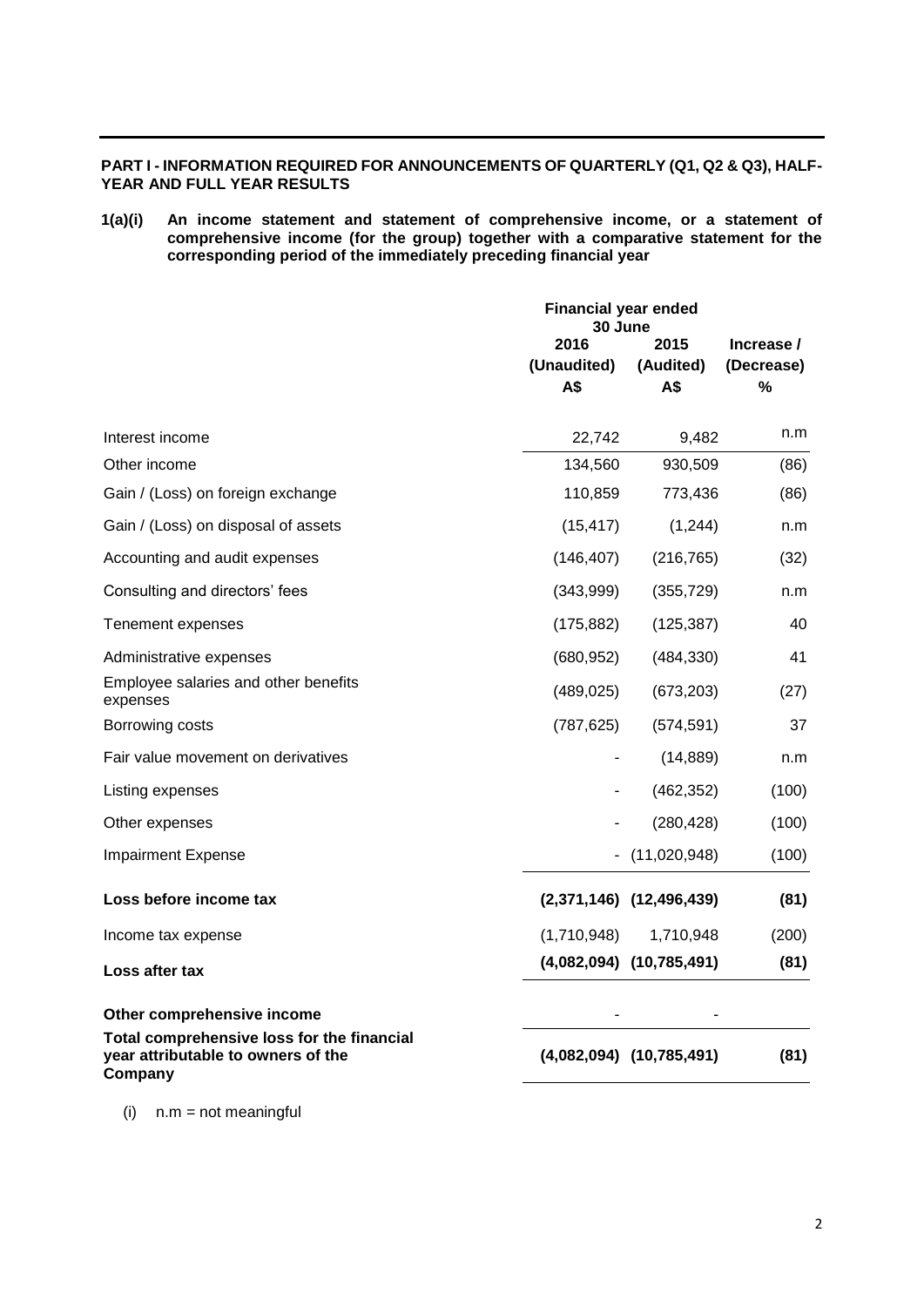|                                             | <b>Financial year ended</b><br>30 June |                          |                               |  |
|---------------------------------------------|----------------------------------------|--------------------------|-------------------------------|--|
|                                             | 2016<br>(Unaudited)<br>A\$             | 2015<br>(Audited)<br>A\$ | Increase /<br>(Decrease)<br>% |  |
| Interest income                             | 22,742                                 | 9,482                    | n.m                           |  |
| Research & Development Tax Credits          | 134,560                                | 919,326                  | (85)                          |  |
| Insurance Claim Settlement                  |                                        | 11,181                   | n.m                           |  |
| Gain / (Loss) on foreign exchange           | 110,859                                | 773,436                  | (86)                          |  |
| Fair value movement on derivatives          |                                        | (14, 889)                | n.m                           |  |
| Borrowing costs                             | (787, 625)                             | (574, 591)               | 37                            |  |
| Depreciation expense                        | (11, 885)                              | (33, 175)                | (64)                          |  |
| Listing expenses                            |                                        | (462, 352)               | (100)                         |  |
| Loss on settlement of financial instruments |                                        | (280, 428)               | (100)                         |  |
| <b>Impairment Expense</b>                   |                                        | (11,020,948)             | (100)                         |  |

# **1(a)(ii) Notes to Consolidated Statement of Comprehensive Income**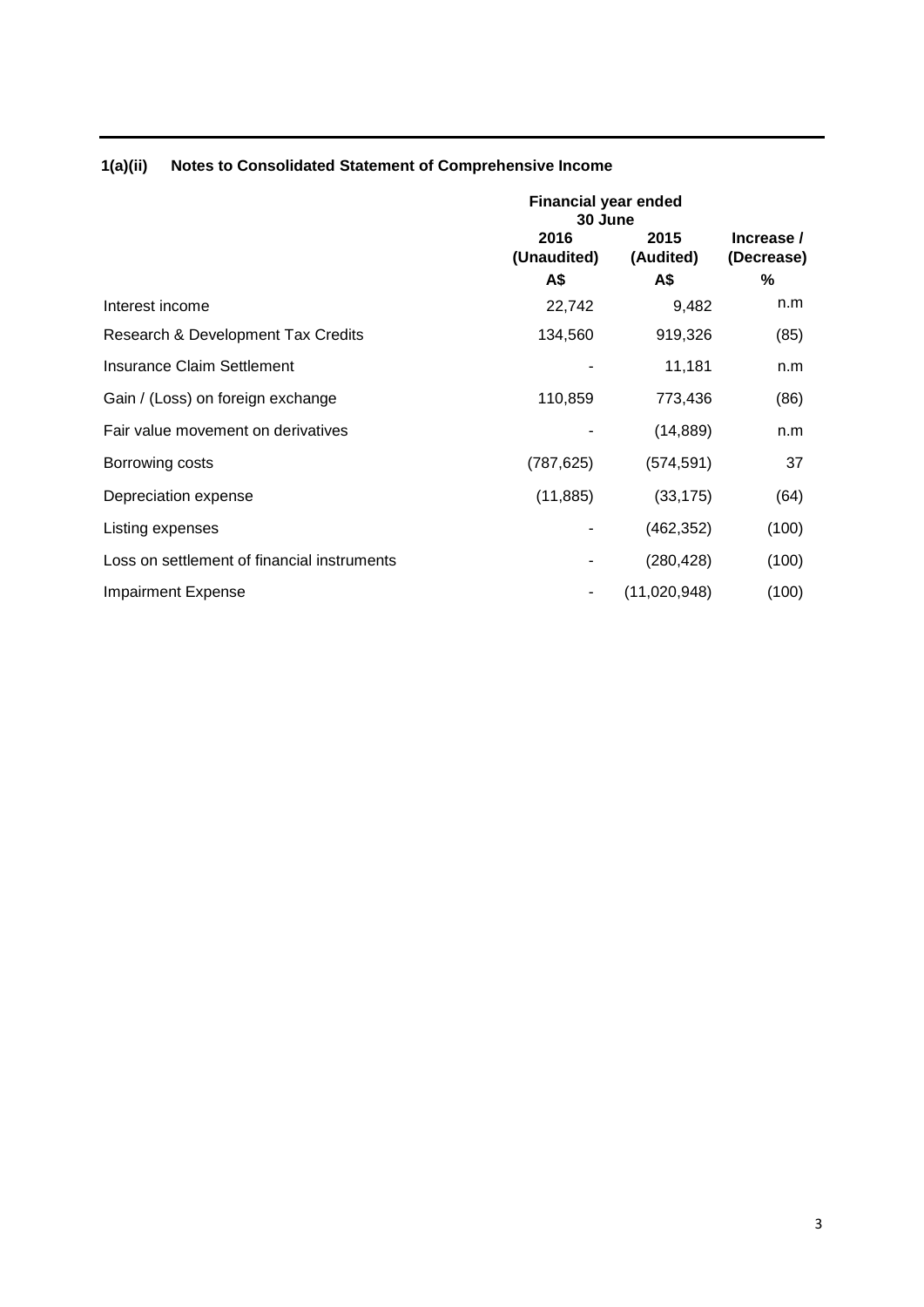# **1(b)(i) A statement of financial position (for the issuer and group), together with a comparative statement as at the end of the immediately preceding financial year**

|                                       | As at 30 June  |                |
|---------------------------------------|----------------|----------------|
|                                       | 2016           | 2015           |
|                                       | (Unaudited)    | (Audited)      |
|                                       | A\$            | A\$            |
| <b>CURRENT ASSETS</b>                 |                |                |
| Cash and cash equivalents             | 5,389,663      | 3,856,137      |
| Other receivables                     | 1,120,419      | 1,839,040      |
| Other current asset                   | 23,247         | 31,163         |
| TOTAL CURRENT ASSETS                  | 6,533,329      | 5,726,340      |
| NON CURRENT ASSETS                    |                |                |
| <b>Other Receivables</b>              | 1,027,226      | 986,212        |
| Mine development                      | 3,088,018      | 392,602        |
| Property plant & equipment            | 13,635,758     | 14,309,402     |
| Deferred tax asset                    |                | 1,710,948      |
| TOTAL NON CURRENT ASSETS              | 17,751,002     | 17,399,164     |
| <b>TOTAL ASSETS</b>                   | 24,284,331     | 23,125,504     |
| <b>CURRENT LIABILITIES</b>            |                |                |
| Trade and other payables              | 3,585,753      | 860,770        |
| Employee benefit liabilities          | 37,605         | 32,716         |
| Interest bearing loans and borrowings | 34,881         | 42,352         |
| TOTAL CURRENT LIABILITIES             | 3,658,239      | 935,838        |
| <b>NON CURRENT LIABILITIES</b>        |                |                |
| Trade and other payables              | 669,511        | 2,783,948      |
| Provision for rehabilitation          | 1,078,987      | 1,417,521      |
| Interest bearing loans and borrowings | 1,031,814      | 1,009,333      |
| TOTAL NON CURRENT LIABILITIES         | 2,780,312      | 5,210,802      |
| <b>TOTAL LIABILITIES</b>              | 6,438,551      | 6,146,460      |
| <b>NET ASSETS</b>                     | 17,845,780     | 16,978,864     |
| <b>EQUITY</b>                         |                |                |
| Issued capital                        | 38,960,275     | 34,011,265     |
| Reserves                              | 2,463,505      | 2,463,505      |
| <b>Accumulated losses</b>             | (23, 578, 000) | (19, 495, 906) |
| <b>TOTAL EQUITY</b>                   | 17,845,780     | 16,978,864     |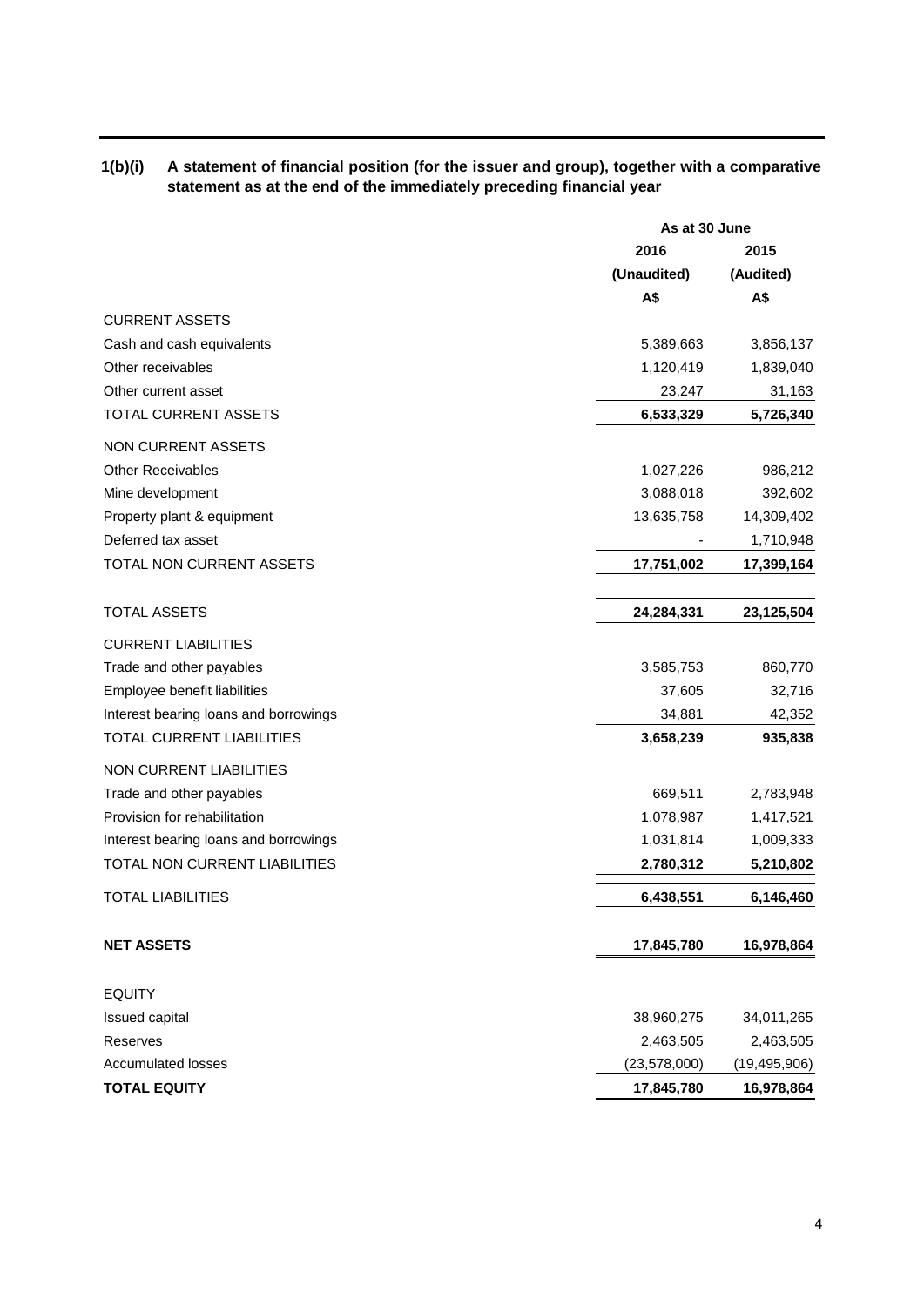# **(b)(ii) Aggregate amount of group's borrowings and debt securities**

# **Amount repayable in one year or less, or on demand**

| As at 30 June 2016<br>(Unaudited) |                         | As at 30 June 2015<br>(Audited)                  |        |
|-----------------------------------|-------------------------|--------------------------------------------------|--------|
| <b>Secured</b><br>A\$             | <b>Unsecured</b><br>A\$ | <b>Secured</b><br><b>Unsecured</b><br>A\$<br>A\$ |        |
| 17.187                            | .694                    | 16.088                                           | 26.264 |

#### **Amount repayable after one year**

| As at 30 June 2016<br>(Unaudited) |                         |                                                 | As at 30 June 2015<br>(Audited) |
|-----------------------------------|-------------------------|-------------------------------------------------|---------------------------------|
| <b>Secured</b><br>A\$             | <b>Unsecured</b><br>A\$ | <b>Secured</b><br><b>Unsecured</b><br>АS<br>AS. |                                 |
| 1,031,814                         | -                       | 1,009,333                                       | -                               |

### **Details of any collateral**

The secured borrowings comprised (a) finance lease liabilities of A\$51,694 (30 June 2015: A\$67,934), which are secured on the Company's motor vehicles; and (b) the Singapore dollar S\$ 1.0 million bank loan of which the amount outstanding is A\$997,307 as of 30 June 2016 (30 June 2014: A\$957,488) which is secured by the S\$1.03 million term deposit which is valued at A\$1,027,226 as at 30 June 2016.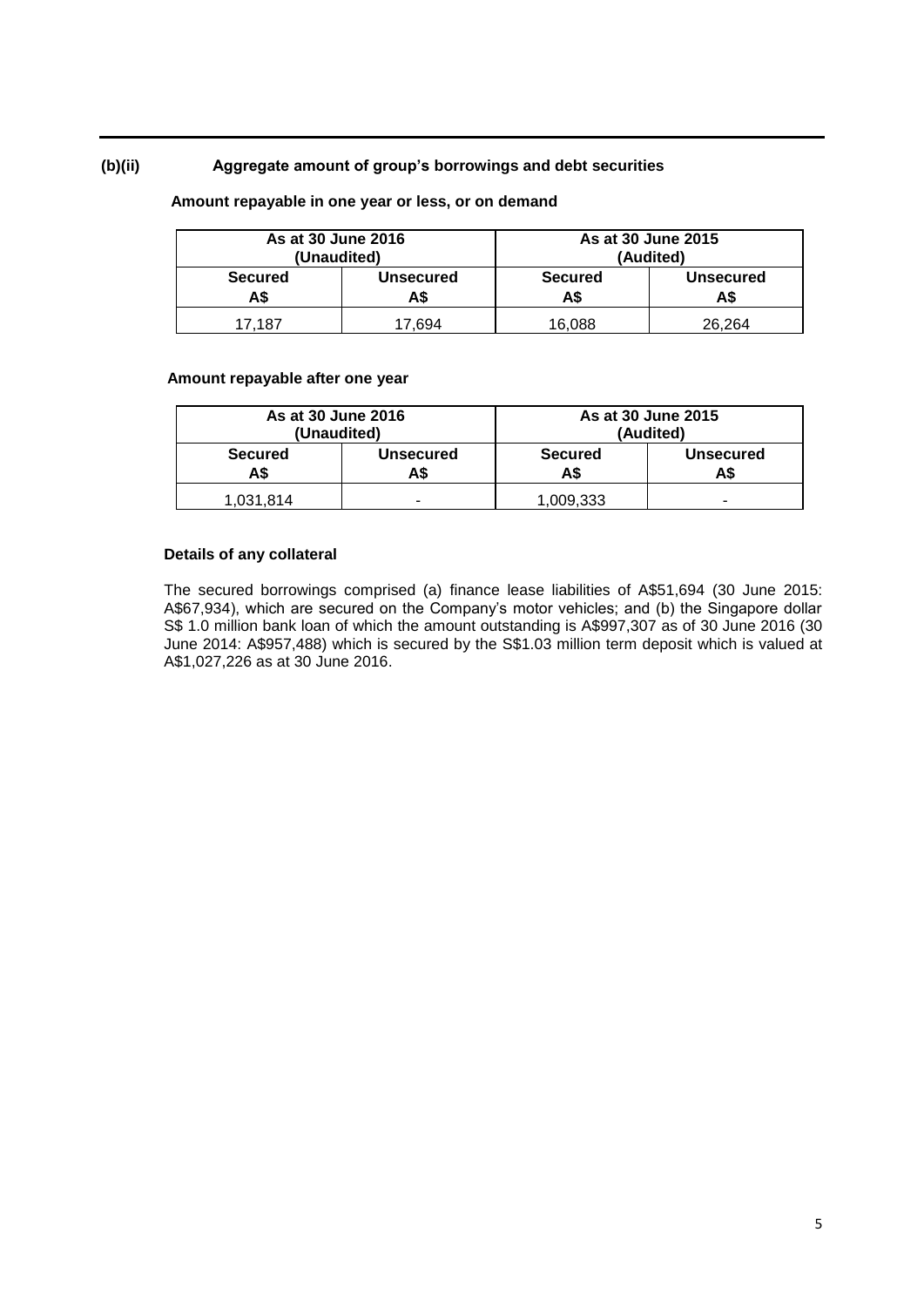| 1(c) | A statement of cash flows (for the group), together with a comparative statement for the |
|------|------------------------------------------------------------------------------------------|
|      | corresponding period of the immediately preceding financial year                         |

|                                                        | For the financial year ended<br>30 June |                               |
|--------------------------------------------------------|-----------------------------------------|-------------------------------|
|                                                        | 2016<br><b>Unaudited</b><br>A\$         | 2015<br><b>Audited</b><br>A\$ |
| <b>CASH FLOWS FROM OPERATING ACTIVITIES</b>            |                                         |                               |
| Interest received                                      | 22,742                                  | 9,482                         |
| Interest paid                                          | (30,601)                                | (28, 738)                     |
| R&D tax rebate on operating expenditure                | 919,326                                 |                               |
| Payments to suppliers and employees                    | (1,754,135)                             | (3,454,615)                   |
| NET CASH FLOWS USED IN OPERATING ACTIVITIES            | (842, 668)                              | (3,473,871)                   |
| <b>CASH FLOWS FROM INVESTING ACTIVITIES</b>            |                                         |                               |
| Proceeds from Sale of Assets                           |                                         | 48,744                        |
| <b>Payments of Security Deposit</b>                    |                                         | (924, 865)                    |
| Proceeds from sale of tantalum                         | 37,631                                  |                               |
| R&D tax rebate on capital expenditure                  | 784,086                                 |                               |
| Payments for mine development                          | (3,054,449)                             | (818, 602)                    |
| Purchase and refurbishment of plant & equipment        | (423, 707)                              | (4,631,424)                   |
| <b>NET CASH FLOWS USED IN INVESTING ACTIVITIES</b>     | (2,656,439)                             | (6,326,147)                   |
| <b>CASH FLOWS FROM FINANCING ACTIVITIES</b>            |                                         |                               |
| Proceeds from share issue                              | 4,980,614                               | 8,568,759                     |
| Payments for share issue costs                         | (31,603)                                | (328, 217)                    |
| Payment to finance lease principle                     | (16, 241)                               | (14, 024)                     |
| Repayment of insurance premium loan principle          | (70, 448)                               | (79, 855)                     |
| Loan drawdowns                                         | 59,452                                  | 1,049,784                     |
| <b>NET CASH FLOWS FROM FINANCING ACTIVITIES</b>        | 4,921,774                               | 9,196,447                     |
| Net increase / (decrease) in cash and cash equivalents | 1,422,667                               | (603, 571)                    |
| Cash and cash equivalents at beginning of year         | 3,856,137                               | 3,686,272                     |
| Net foreign exchange difference on cash balances       | 110,859                                 | 773,436                       |
| CASH AND CASH EQUIVALENTS AT END OF                    |                                         |                               |
| <b>FINANCIAL YEAR</b>                                  | 5,389,663                               | 3,856,137                     |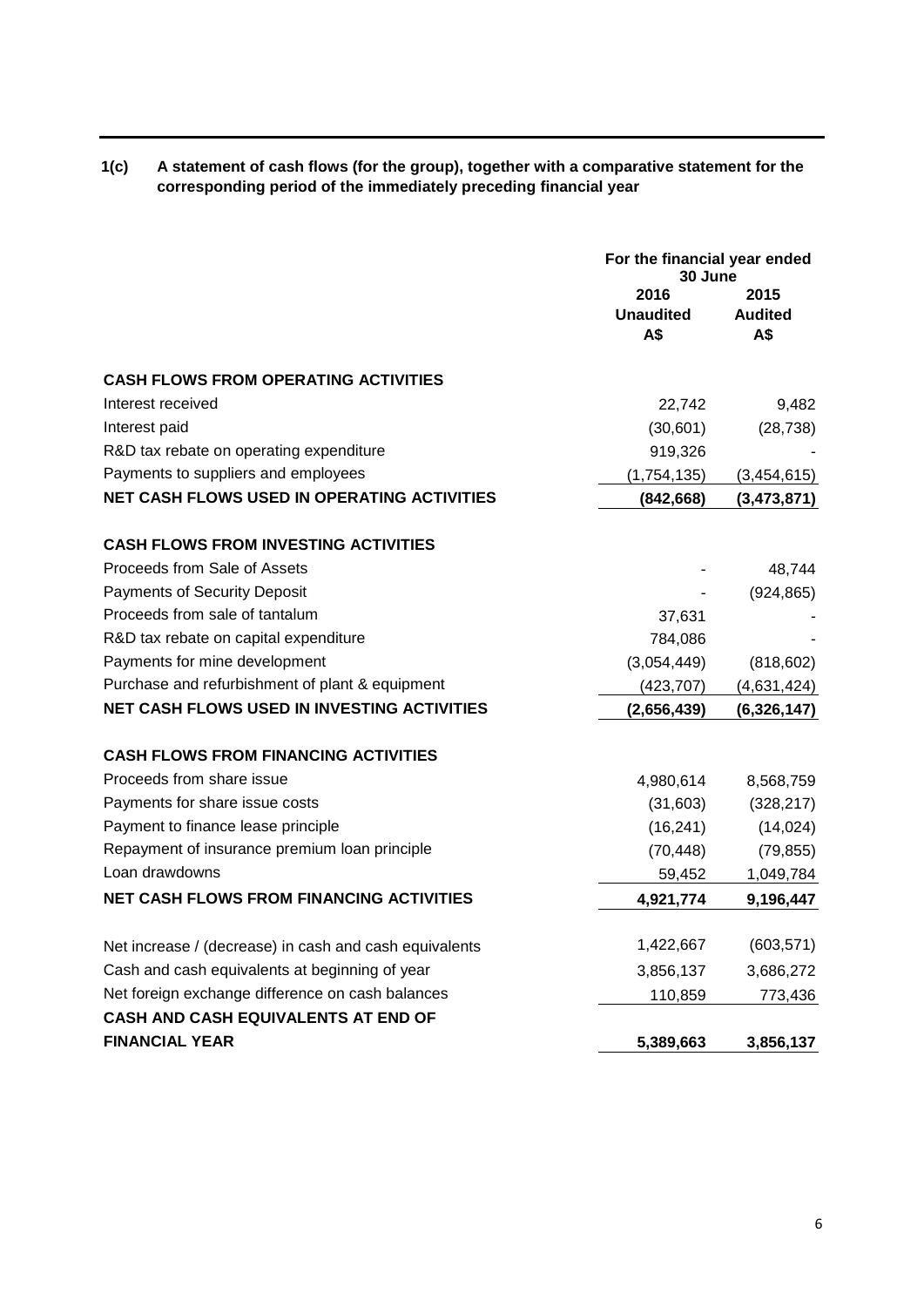**1(d)(i) A statement (for the issuer and group) showing either (i) all changes in equity or (ii) changes in equity other than those arising from capitalisation issues and distributions to shareholders, together with a comparative statement for the corresponding period of the immediately preceding financial year**

|                                                                                                                           |                              |                        | <b>Accumulated</b>   |                     |
|---------------------------------------------------------------------------------------------------------------------------|------------------------------|------------------------|----------------------|---------------------|
|                                                                                                                           | <b>Issued Capital</b><br>A\$ | <b>Reserves</b><br>A\$ | <b>Losses</b><br>A\$ | <b>Total</b><br>A\$ |
| (Audited)                                                                                                                 |                              |                        |                      |                     |
| Balance as at 1 July 2014                                                                                                 | 20, 157, 971                 | 4,317,728              | (8,710,415)          | 15,765,284          |
| Loss for the year                                                                                                         |                              |                        | (10, 785, 491)       | (10, 785, 491)      |
| Total comprehensive loss for the<br>financial year                                                                        |                              |                        | (10, 785, 491)       | (10, 785, 491)      |
| <b>Equity Transactions:</b>                                                                                               |                              |                        |                      |                     |
| Parent equity contributions:<br>Share based payment                                                                       |                              | 20,494                 |                      | 20,494              |
| Interest free loan                                                                                                        |                              | 681,842                |                      | 681,842             |
| Share based payment reserve<br>Issuance of 18,115,943 shares to<br>convertible loan holders pursuant to<br>the conversion | 3,566,680                    |                        |                      | 3,566,680           |
| Transfer of PPCF and Lionbridge<br>Group Pte. Ltd. ("Lionbridge") share<br>based payment reserve to shares                |                              | (2,556,559)            |                      | (2,556,559)         |
| Issuance of 13,122,261 shares to<br>PPCF and Lionbridge as success<br>fees upon Listing                                   | 2,556,559                    |                        |                      | 2,556,559           |
| Issuance of 43,479,000 placement                                                                                          | 8,568,759                    |                        |                      | 8,568,759           |
| shares pursuant to placement<br>Transaction costs on shares issued                                                        | (838, 703)                   |                        |                      | (838, 703)          |
| Balance as at 30 June 2015                                                                                                | 34,011,265                   | 2,463,505              | (19, 495, 906)       | 16,978,864          |
| (Unaudited)<br>Balance as at 1 July 2015                                                                                  | 34,011,265                   | 2,463,505              | (19, 495, 906)       | 16,978,864          |
| Loss for the year                                                                                                         | $\overline{\phantom{a}}$     |                        | (4,082,094)          | (4,082,094)         |
| Total comprehensive loss for the<br>financial year                                                                        |                              |                        | (4,082,094)          | (4,082,094)         |
| <b>Equity Transactions:</b><br>Issuance of 83,500,000 placement<br>shares ("Issuance of Placement<br>Shares")             | 4,980,614                    |                        |                      | 4,980,614           |
| Issuance of 3,333,333 shares as<br>commission for placement ("Issuance<br>of Commission Shares")                          | 198,827                      |                        |                      | 198,827             |
| Transaction costs on shares issued                                                                                        | (230, 431)                   |                        |                      | (230, 431)          |
| Balance as at 30 June 2016                                                                                                | 38,960,275                   | 2,463,505              | (23, 578, 000)       | 17,845,780          |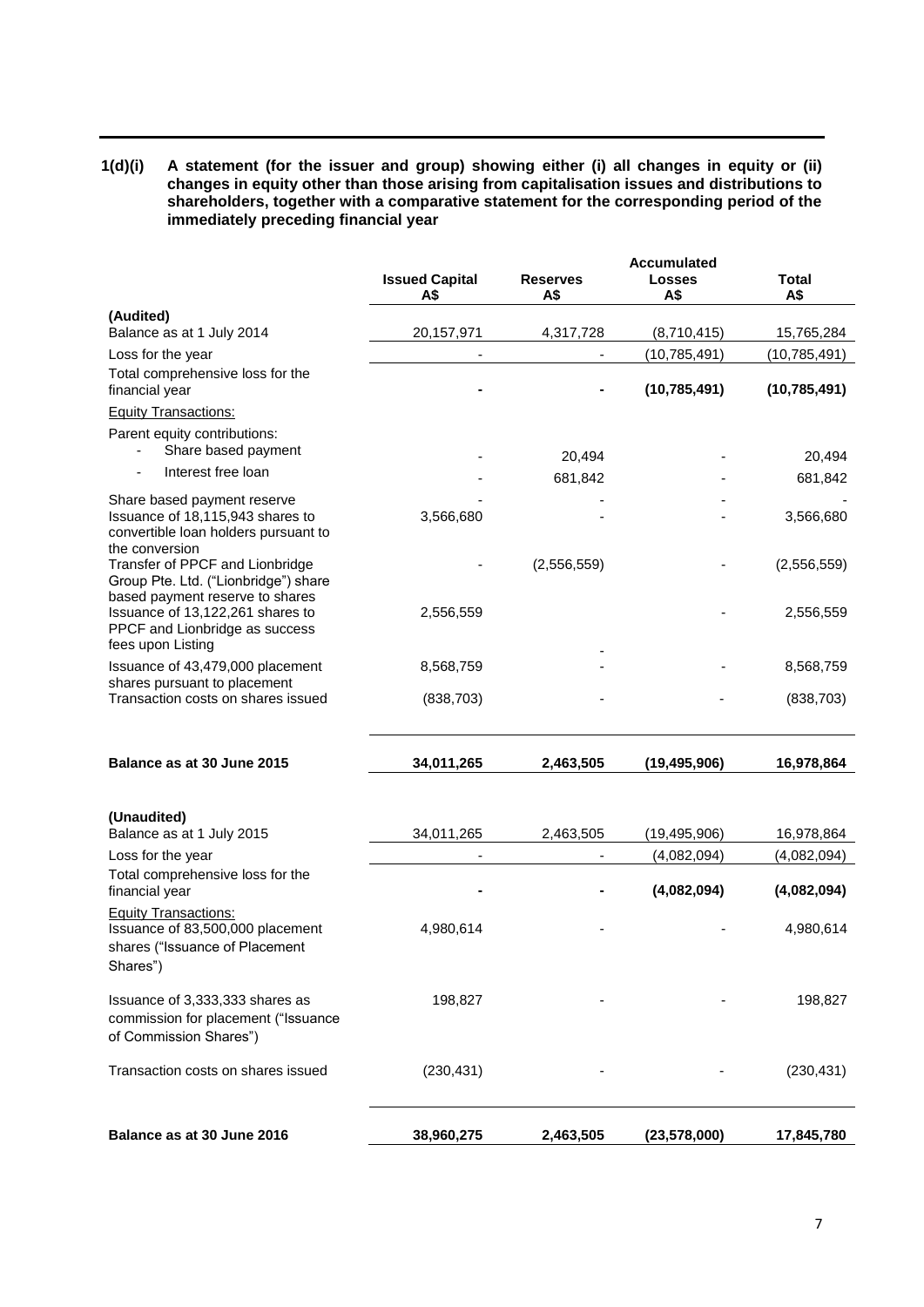**1(d)(ii) Details of any changes in the company's share capital arising from rights issue, bonus issue, share buy-backs, exercise of share options or warrants, conversion of other issues of equity securities, issue of shares for cash or as consideration for acquisition or for any other purpose since the end of the previous period reported on. State also the number of shares that may be issued on conversion of all the outstanding convertibles, as well as the number of shares held as treasury shares, if any, against the total number of issued shares excluding treasury shares of the issuer, as at the end of the current financial period reported on and as at the end of the corresponding period of the immediately preceding financial year.**

|                                                | <b>Number of ordinary</b><br>shares | <b>Share Capital</b><br>A\$ |
|------------------------------------------------|-------------------------------------|-----------------------------|
| As at 1 July 2015                              | 393,930,427                         | 34,011,265                  |
| <b>Issuance of Placement Shares</b>            | 83,500,000                          | 4,980,614                   |
| <b>Issuance of Placement Commission Shares</b> | 3,333,333                           | 198,827                     |
| <b>Transaction costs</b>                       | ٠                                   | (230,431)                   |
| As at 30 June 2016                             | 480,763,760                         | 38,960,275                  |

### **Options**

The Company had on 16 June 2014, adopted the Alliance Employee Share Option Scheme ("**Scheme**"). As at 30 June 2015 and 30 June 2016, no option has been granted under the Scheme.

There were no outstanding convertibles as at 30 June 2016 and 30 June 2015.

The Company did not have any treasury shares as at 30 June 2016 and 30 June 2015.

### **1(d)(iii) To show the total number of issued shares excluding treasury shares as at the end of the current financial period and as at the end of the immediately preceding year**

The total number of issued ordinary shares was 480,763,760 as at 30 June 2016 and 393,930,427 as at 30 June 2015.

The Company did not have any treasury shares as at 30 June 2016 and 30 June 2015.

### **1(d)(iv) A statement showing all sales, transfers, disposals, cancellation and/or use of treasury shares as at the end of the current financial period reported on.**

Not applicable. The Company did not have any treasury shares during and as at the end of the current financial period reported on.

# **2. Whether the figures have been audited or reviewed, and in accordance with which auditing standard or practice**

The figures have not been audited or reviewed by the Company's auditors.

# **3. Where the figures have been audited or reviewed, the auditors' report (including any qualifications or emphasis of a matter)**

Not applicable.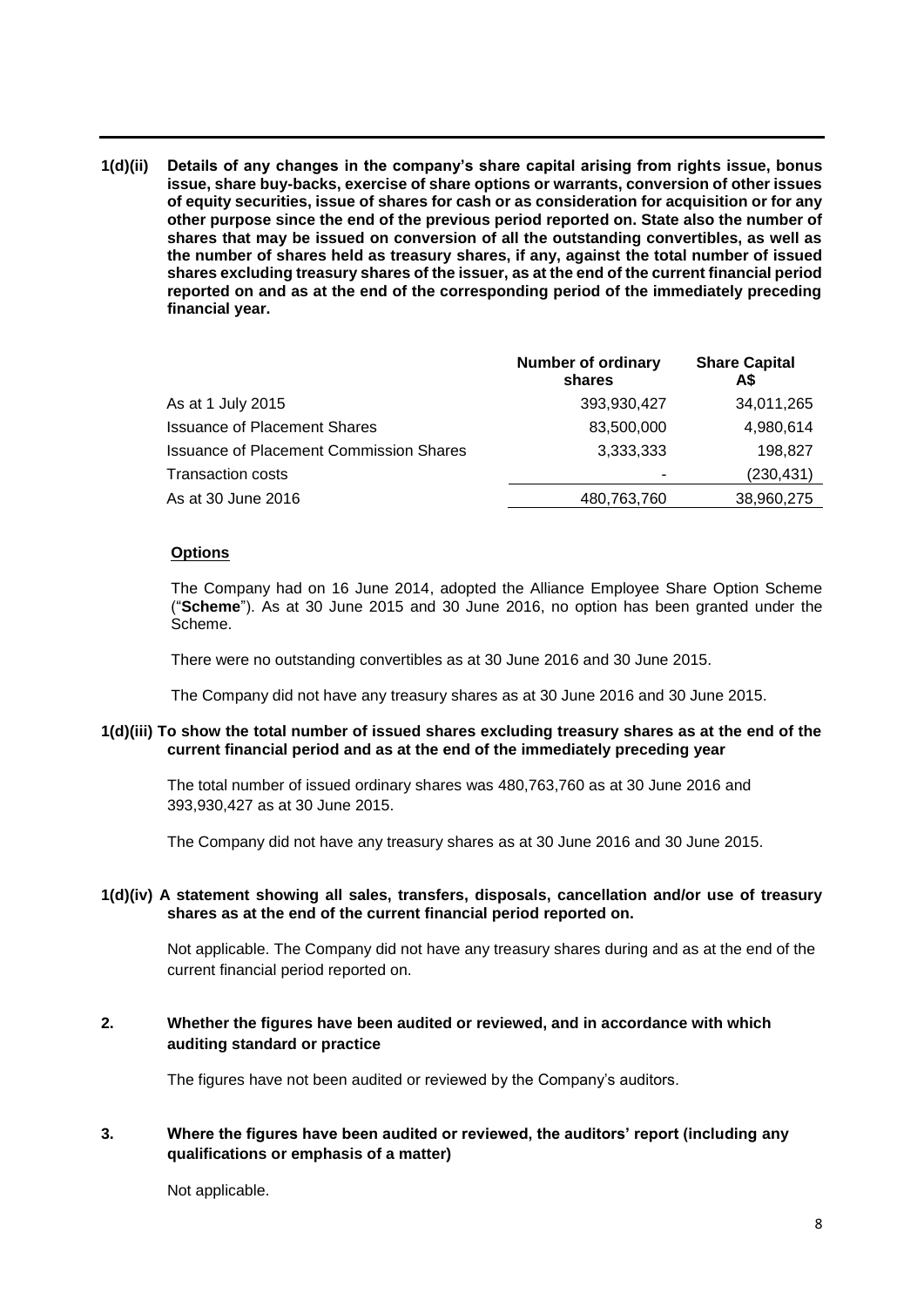# **4. Whether the same accounting policies and methods of computation as in the issuer's most recently audited annual financial statements have been applied**

Except as disclosed in paragraph 5 below, the Company has applied the same accounting policies and methods of computation in the financial statements for the current reporting period as those of the most recently audited financial statements for the financial year ended 30 June 2015.

### **5. If there are any changes in the accounting policies and methods of computation, including any required by an accounting standard, what has changed, as well as the reasons for, and the effect of, the change**

The Company adopted a number of new International Financial Reporting Standards ("**IFRS**"), amendments to standards and interpretations that are effective for annual periods beginning on or after 1 July 2015. The adoptions of these new standards, amendments to standards and interpretations did not result in any significant impact on the financial statements of the Company for the current financial period reported on.

# **6. Earnings per ordinary share of the group for the current period reported on and the corresponding period of the immediately preceding financial year, after deducting any provision for preference dividends**

|                                                                                                                                       | <b>Financial year ended</b><br>30 June |                   |
|---------------------------------------------------------------------------------------------------------------------------------------|----------------------------------------|-------------------|
|                                                                                                                                       | 2016<br>(Unaudited)                    | 2015<br>(Audited) |
| Basic and diluted loss per share (AU cents) (1),                                                                                      | (1.0)                                  | (2.7)             |
| Loss for the period attributable to owners of the Company (A\$)                                                                       |                                        |                   |
|                                                                                                                                       | (4,082,094)                            | (10, 785, 493)    |
| Weighted average number of ordinary shares used in calculating basic<br>and diluted loss per share for the respective financial years | 393,930,427                            | 390,221,048       |
| Notes:                                                                                                                                |                                        |                   |

(1) The basic and diluted loss per share for FY2016 and FY2015 were the same as there were no potentially dilutive ordinary shares as at 30 June 2016 and 30 June 2015.

### **7. Net asset value (for the issuer and group) per ordinary share based on the total number of issued shares excluding treasury shares of the issuer at the end of the:**

- **(a) current financial period reported on; and**
- **(b) immediately preceding financial year.**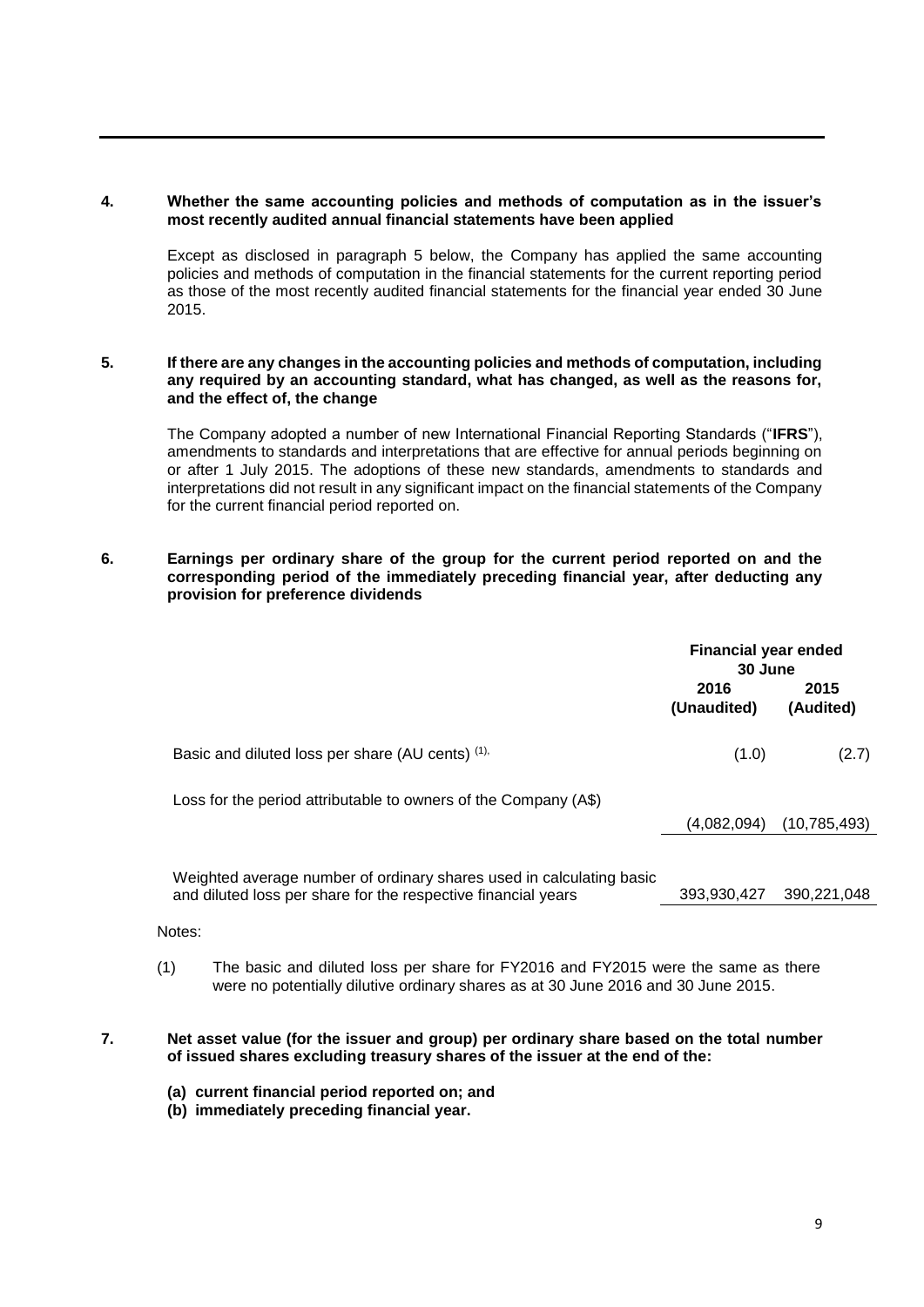|                                                           | As at 30 June |             |
|-----------------------------------------------------------|---------------|-------------|
|                                                           | 2016          | 2015        |
|                                                           | (Unaudited)   | (Audited)   |
| Net asset value per ordinary share based on the total     |               |             |
| number of ordinary shares as at the end of the respective |               |             |
| financial years (AU cents)                                | 3.7           | 4.3         |
| Net asset value as at the end of the respective financial |               |             |
| years (A\$)                                               | 17,845,780    | 16.978.864  |
| Number of ordinary shares as at the end of the respective |               |             |
| financial years                                           | 480,763,760   | 393,930,427 |

- **8. A review of the performance of the group, to the extent necessary for a reasonable understanding of the group's business. The review must discuss:-**
	- **(a) any significant factors that affected the turnover, costs, and earnings of the group for the current financial period reported on, including (where applicable) seasonal or cyclical factors; and**
	- **(b) any material factors that affected the cash flow, working capital, assets or liabilities of the group during the current financial period reported on**

**Financial year ended 30 June 2016 ("FY2016") vs. 30 June 2015 ("FY2015")**

#### **Review of the Income Statement**

#### Revenue

There was no revenue in FY2016 and FY2015 as we had not commenced the commercial production and sale of Tantalite concentrate.

#### Interest income

Interest income of A\$22,742 in FY2016 (FY2015: A\$9,482) is mainly due to an increase in cash balances in banks.

#### Other income

Other income of A\$134,560 (FY2015: A\$930,507) was in relation to assessed and estimated refunds from the Australian Taxation Office ("ATO") for Research and Development (R&D) Expenditure ("R&D Tax Refund") that have been expended on new processing methods being adopted for the Company's processing facilities. The decrease is due to lower qualifying expenditure incurred during the year.

#### Gain on foreign exchange

The smaller gain on foreign exchange of A\$110,859 (FY2015: A\$773,436) was mainly due to a decrease in Singapore dollar cash balances in banks and only a small movement of the Singapore dollar against the Australian dollar in FY2016.

#### Accounting and audit expenses

Accounting and audit expenses decreased from A\$216,765 in FY2015 to A\$146,407 in FY2016 to mainly due to lower audit costs and fewer senior accounting consultants employed by the Company in FY2016.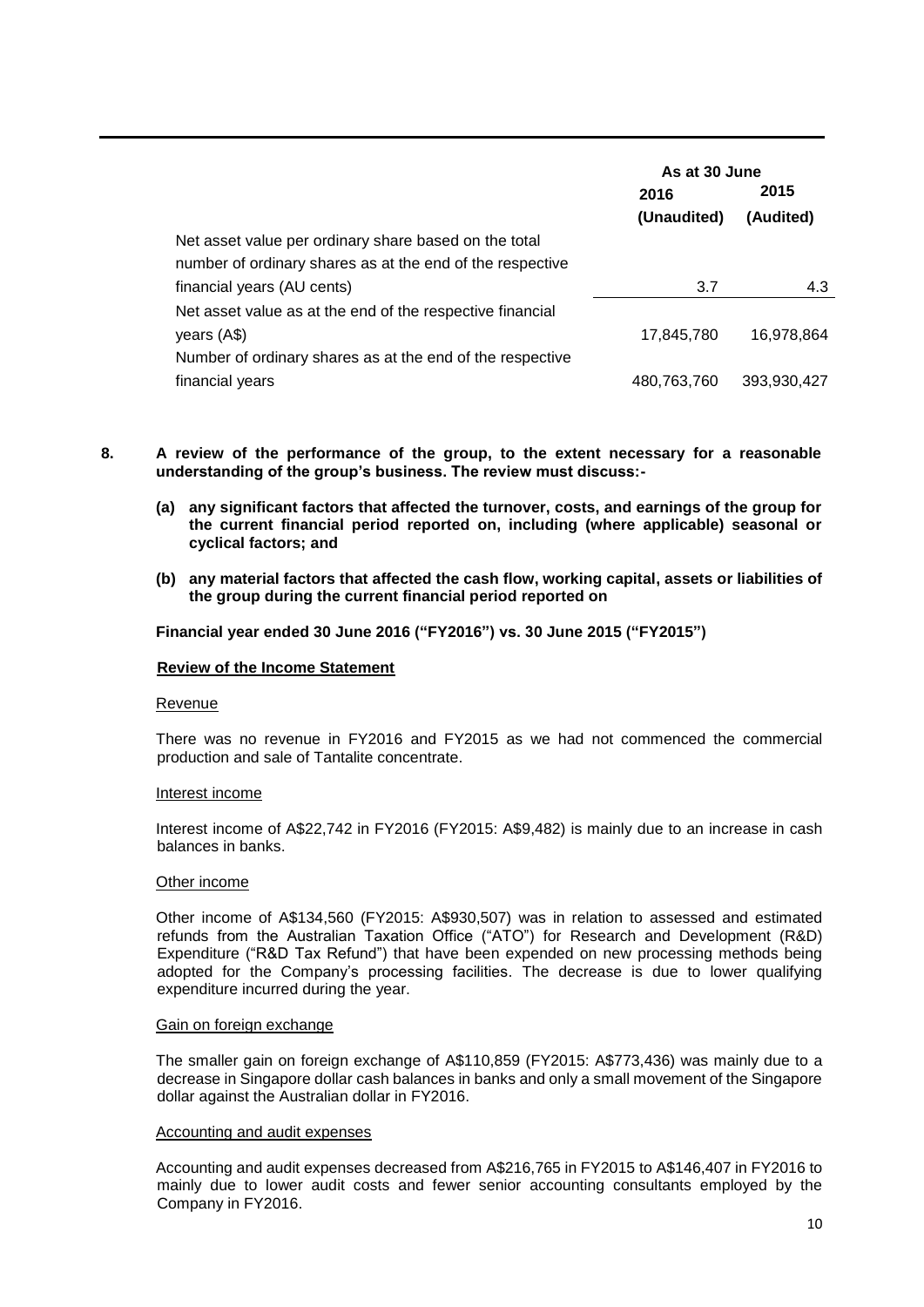#### Tenement expenses

Tenement expenses increased to \$175,882 in FY2016 from \$125,387 in FY2015 due to additional tenement management costs and additional application fees for new tenements.

#### Administrative expenses

Administrative expenses increased by A\$196,625 or 41% from A\$484,330 in FY2015 to A\$680,952 in FY2016 mainly due to an increase investor and regulatory costs, namely secretarialrelated, sponsor fees and related listing costs; an increase in international travel expenses to investigate opportunities to develop the Company's business; and office administration expenses.

#### Employee salaries and other benefits

Employee salaries and other benefits of A\$489,025 in FY2016 decreased from A\$673,203 in FY2015 mainly due to a reduction in full time employees of the Company.

#### Borrowing costs

Borrowing costs increased from A\$574,591 in FY2015 to \$787,625 in FY2016 due mainly to the notional interest on the amount owing to LWM as a result of instalment payments becoming payable under the terms of the loan agreement thereby changing the profile of the notional interest expense.

The aforementioned notional interest expenses arise from the Company's financial liabilities held at amortised cost whereby the initial carrying value of the liability is accreted to its principal amount over the life of the loan. This accretion is recognised as a borrowing cost.

#### Listing expenses

Listing expenses of A\$Nil in FY2016 reduced from A\$462,352 in FY2015 as most of the professional fees incurred in relation to the Company's listing were incurred in FY2015 and FY2014.

#### Loss on settlement of financial instruments

There was no settlement of financial instruments in FY2016. The loss on settlement of financial instruments of A\$280,428 in FY2015 relates to the early conversion of the convertible loans into ordinary shares in the capital of the Company.

#### Impairment expense

There was no impairment expense in FY2016. The impairment expense of A\$11,020,948 in FY2015 was as a result of a comprehensive review of the carrying value of its assets which took into account, *inter alia*, the expected sale price of our Tantalite concentrate and the expected costs to mine, extract and process the Pegmatite Ore for shipment to our customers.

#### Loss before income tax

In view of the foregoing, loss before taxation decreased from A\$12,496,441 in FY2015 to A\$2,371,146 in FY2016.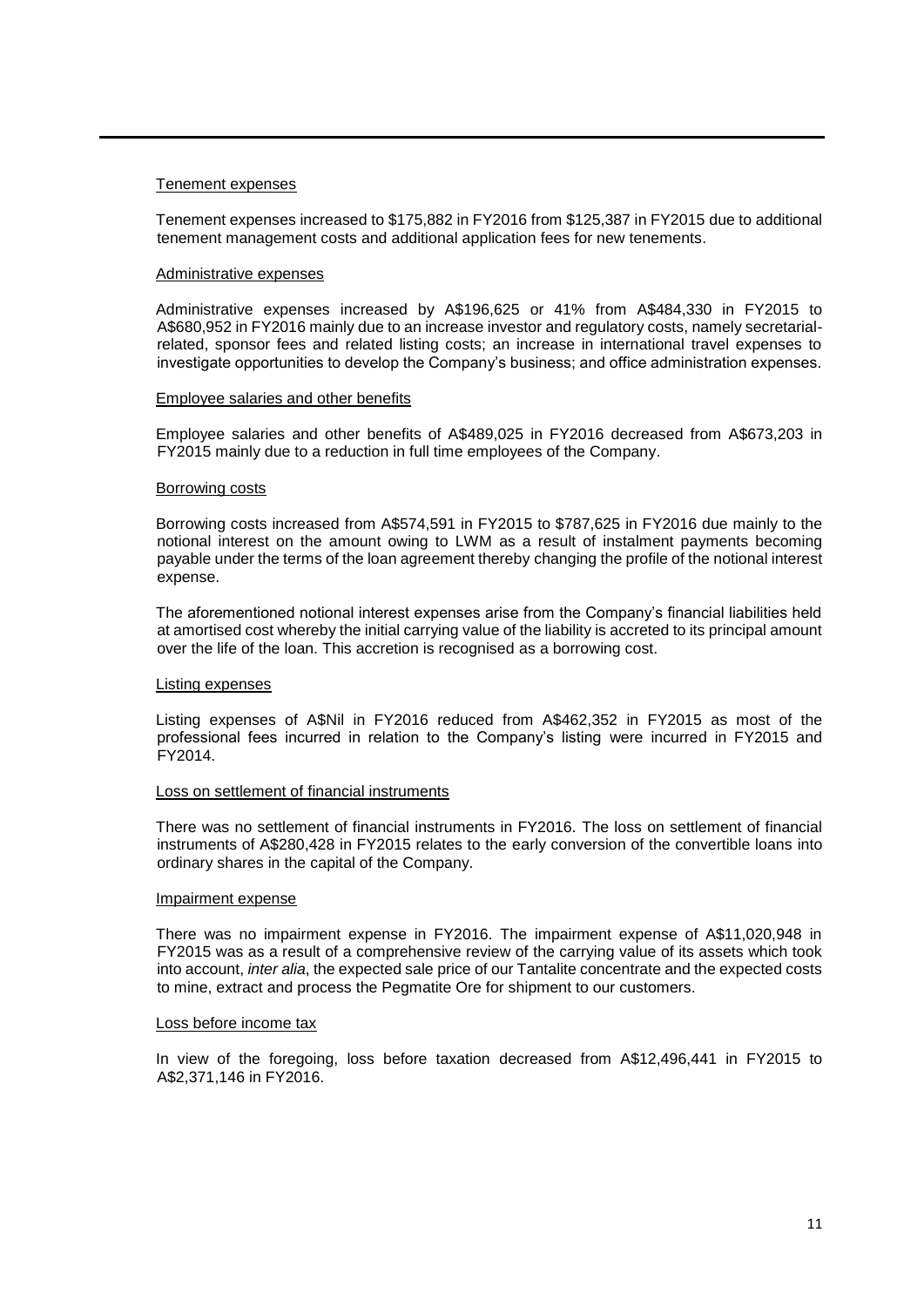### **Review of the Financial Position of the Group**

#### Non-current assets

As at 30 June 2016, our non-current assets of A\$17,751,002 accounted for 73% of our total assets. Our non-current assets comprised of other receivables, mine development and property, plant and equipment.

Other receivables of A\$1,027,226 relates to the SGD Term Deposit of S\$1,030,000 as security for our SGD Bank Loan which has increased from June 2015 as a result of an appreciation of SGD against the AUD.

Mine development increased by A\$2,695,416 to A\$3,088,018 mainly due to the capitalisation of expenses in relation to commissioning activities that have been ongoing at the Bald Hill Mine Site during FY2016. This is offset by the estimated R&D Tax Refund relating to capital expenditure of \$913,974 and a decrease in the rehabilitation provision of \$338,534.

Property, plant and equipment decreased by A\$673,644 to A\$13,635,758 mainly due to depreciation of \$1,060,465 which has been capitalised as mine development during the commissioning phase and the construction related commissioning activities that have been ongoing at the Bald Hill Mine Site during FY2016.

Deferred tax asset decreased by \$1,710,948 to nil due to current forecast projected cashflows not being able to support its carrying value.

### Current assets

As at 30 June 2016, our current assets of A\$6,533,329, represents 27% of our total assets. Our current assets as at 30 June 2016 consist of cash and cash equivalents, other receivables and prepayments.

Cash and cash equivalents of A\$5,389,663 increased by A\$1,533,526 pursuant to cash receipts from a placement completed in June 2016 to raise A\$4,980,614 and the receipt of a R&D Tax Refund from the ATO of A\$1,703,412 relating to the FY2015 period offset by expenditure relating to the commissioning of the Bald Hill Mine and associated administration overheads.

Other receivables decreased by A\$718,621 to A\$1,120,419 mainly as a result of the receipt of the R&D Tax Refund, Net Goods and Services Tax refund and fuel tax credit.

Prepayments of A\$23,247 represents insurance premium prepaid and expensed over the period of insurance cover.

#### Non-current liabilities

As at 30 June 2016, our non-current liabilities of A\$2,780,312 represented 43% of our total liabilities. Our non-current liabilities relates to the provision for rehabilitation required at the Bald Hill Tantalite Mine, interest bearing loans and borrowings as well as trade and other payables.

Trade and other payables comprising of amount due to controlling entity, Living Waters Mining (Australia) Pty Ltd ("**LWM**") of A\$669,511 ("**Living Waters Loan**") is \$2,114,437 lower due to the amortisation of the nominal interest and the re-classification of a significant portion to current liabilities during the year in accordance with its repayment terms.

Provision for rehabilitation of A\$1,078,987 represents management's best estimate as at balance sheet date to rehabilitate the existing Bald Hill tantalum mine site.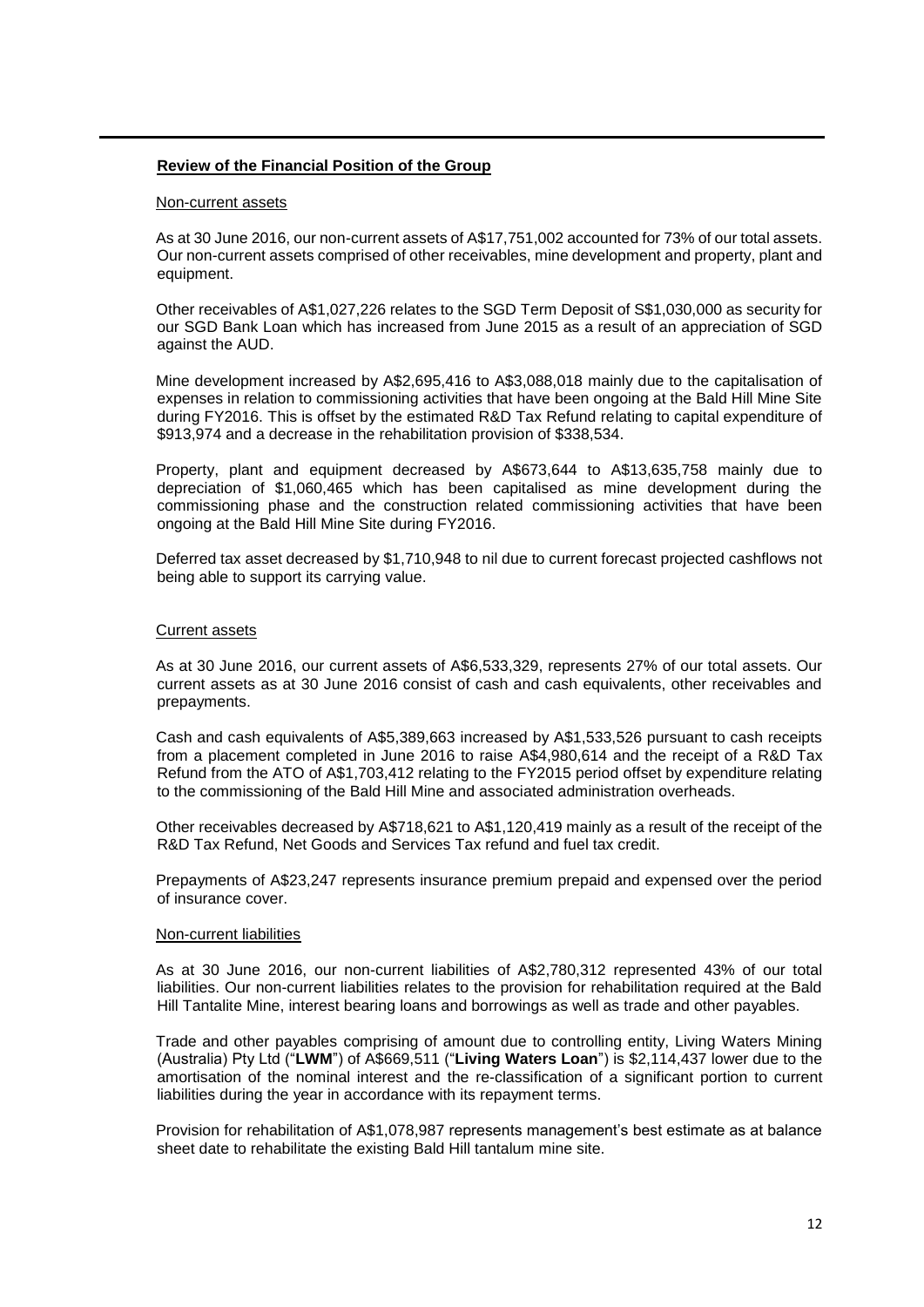Interest bearing loans and borrowing of A\$1,031,814, increased slightly from A\$1,009,333 as at 30 June 2015 due to foreign currency changes offset by repayments of the principal amount of the finance leases for vehicles.

#### Current liabilities

As at 30 June 2016, our current liabilities of A\$3,658,239 representing 57% of our total liabilities comprised trade and other payables, employee benefit liabilities and interest bearing loans and borrowings.

Trade and other payables increased by A\$2,724,983 to A\$3,585,753 mainly attributable to the reclassification of a significant portion of the Living Waters Loan from Non-Current Liabilities to Current Liabilities in accordance with its repayment period.

Employee benefit liabilities increased by A\$4,889 to A\$37,605 as a result of annual leave accruals for our employees.

Interest bearing loans and borrowings, amounting to A\$34,881 as at 30 June 2016, reduced by A\$7,471 mainly due to the payment of insurance premium funding in.

#### Shareholders' equity

As at 30 June 2016, our Shareholders' equity amounted to A\$17,845,780 comprising A\$38,960,275 of issued share capital, reserves of A\$2,463,505 comprising A\$1,786,822 of parent equity contribution and A\$676,683 of executive option reserve and A\$23,578,000 of accumulated losses. Issued capital increased during the period as a result of a placement which raised \$4,949,009 before costs.

### **Review of the Cash Flow Statement of the Group**

In FY2016, we recorded a net cash outflow from operating activities of A\$842,668 which comprised payments made to suppliers and employees of A\$1,754,135, interests for finance lease and SGD Bank Loan of A\$30,601, offset by R&D Tax Refund on operating expenditure received of A\$919,325 and interest received from bank deposits of A\$22,742.

Net cash outflow from investing activities amounted to A\$2,656,439, which was mainly attributable to expenses relating to the commissioning of the Bald Hill Project offset by R&D Refund on capital expenditure received of A\$784,086.

Net cash inflow from financing activities amounted to A\$4,921,774, which was mainly attributable to proceeds from a capital raising of A\$4,949,011 net of shares issue costs offset by A\$16,241 as a result of repayment of hire purchase liabilities and \$10,996 as a result of net repayment of the insurance premium loan principal.

As at 30 June 2016, our cash and cash equivalents amounted to A\$5,389,663.

#### **9. Where a forecast, or a prospect statement, has been previously disclosed to shareholders, any variance between it and the actual results**

The Company had, in page 142 of the Offer Document, stated that "Production and sale of Tantalite concentrate is expected to commence in the financial year ending 30 June 2015 ("FY2015")". This was stated under the heading of Revenue.

In an article published by The Edge Singapore dated 6 July 2015, it was mentioned that "…AMA starts booking revenues and cash flow in 1Q FY2016.", in the Company's results announcement dated 28 August 2015 for the financial year ended 30 June 2015, it was mentioned that "As at the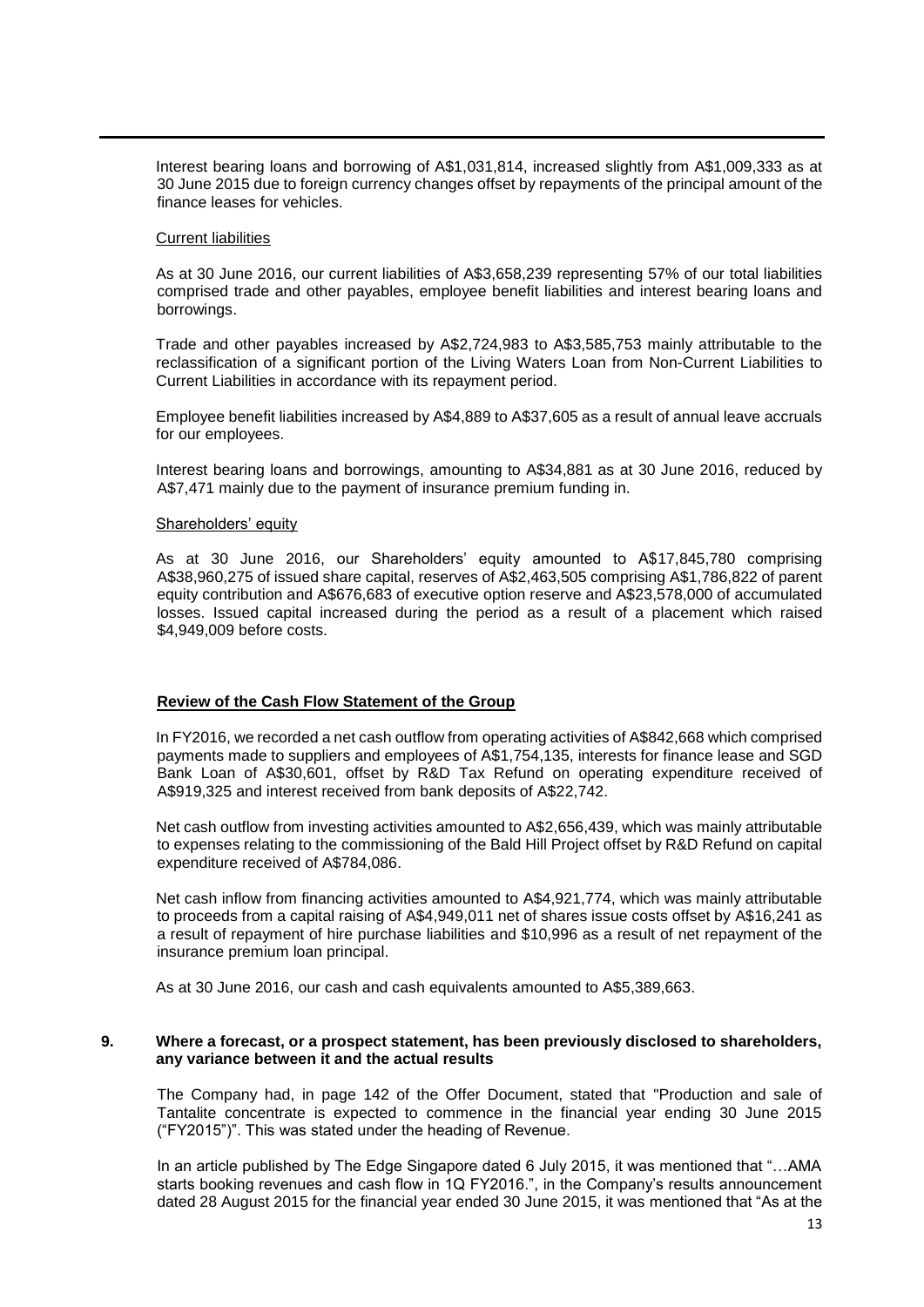date of this announcement, the Company is expecting to book cash flow through the sale of tantalite concentrate in the second quarter of the financial year ending 30 June 2016", and in the Company's AR2015, it was mentioned that "At the time of writing, management is targeting commercial production by early 2016."

During 2Q FY2016, the Company successfully produced and sold its first concentrate as we worked towards production and full scale mining operations which are targeted to commence in 3Q FY2016 as noted in our 1QFY2016 Financial Results. However, the full scale mining and 24 hour production did not commence in 3Q FY2016 mainly due to the current depressed spot prices for Tantalum Concentrate as this has a significant impact on cash flow and revenue received, further details of which is set out in paragraph 10 below.

Save as disclosed, the Company did not issue any other prospect statement.

### **10. A commentary at the date of the announcement of the significant trends and competitive conditions of the industry in which the group operates and any known factors or events that may affect the group in the next reporting period and the next 12 months.**

Tantalum Concentrate spot prices still remain depressed and this could impact cash flow and revenue received from initial sales. The decision to move forward with commercial Tantalum production involves large expenditure commitments (to recommence mining and 24-hour plant production). Consequently, the Company has decided to postpone commercial mining and production. Even with the ability to command a premium above spot prices of Tantalum Concentrate, the Company is seeking opportunities to expand into other commodities and not be just a "tantalite producing" operation.

Due to current economic conditions, greater importance is now being placed on the capturing of the other minerals inherent in our ore to produce additional revenue streams in the short term or to move the project into further expansion or vertical integration activities (ie. refining) in the long term.

Out of the various minerals inherent in our ore, lithium has been the most outstanding mineral with current lithium prices increasing exponentially compared to other commodity prices. This has prompted the expedition of investigations into the lithium potential of the Bald Hill Project as referenced in the Company's response to SGX queries announced on 23 February 2016. Various exciting opportunities have been identified and the exploitation of this potential will be investigated thoroughly.

Lithium is present in our ore in the form of Spodumene or LiAl(SiO3)2. A clear indication of this mineral was observed during the processing of our Tantalum concentrate which further work is required to isolate and commercialise the mineral. As well as seeing Spodumene in our concentrate, metallurgical tests has confirmed that it is present in the tailings that is being produced during Tantalum production. From previous historical production there is a significant tailings resource available which further work will be needed to assess whether we can cost effectively reprocess the tailings and capture the Spodumene.

As previously announced on 23 November 2015, the Company is constantly on the lookout for opportunities to develop our business and to continually deliver value to shareholders through a combination of initiatives, including but not limited to joint ventures, merger, acquisitions or purchase or sale of significant assets.

On 3 June 2016, the Company announced the execution of a binding term sheet with Lithco No 2 Pty Ltd for a Farm-In and Joint Venture arrangement with respect to the Company's Bald Hill project in Western Australia. Refer to the Background section for further detail.

Shareholders should note that as at the date of this announcement, no definitive agreements have been entered into and there is no certainty that such proposals will materialise into definitive transactions. The Company will keep shareholders updated on any material developments as and when appropriate.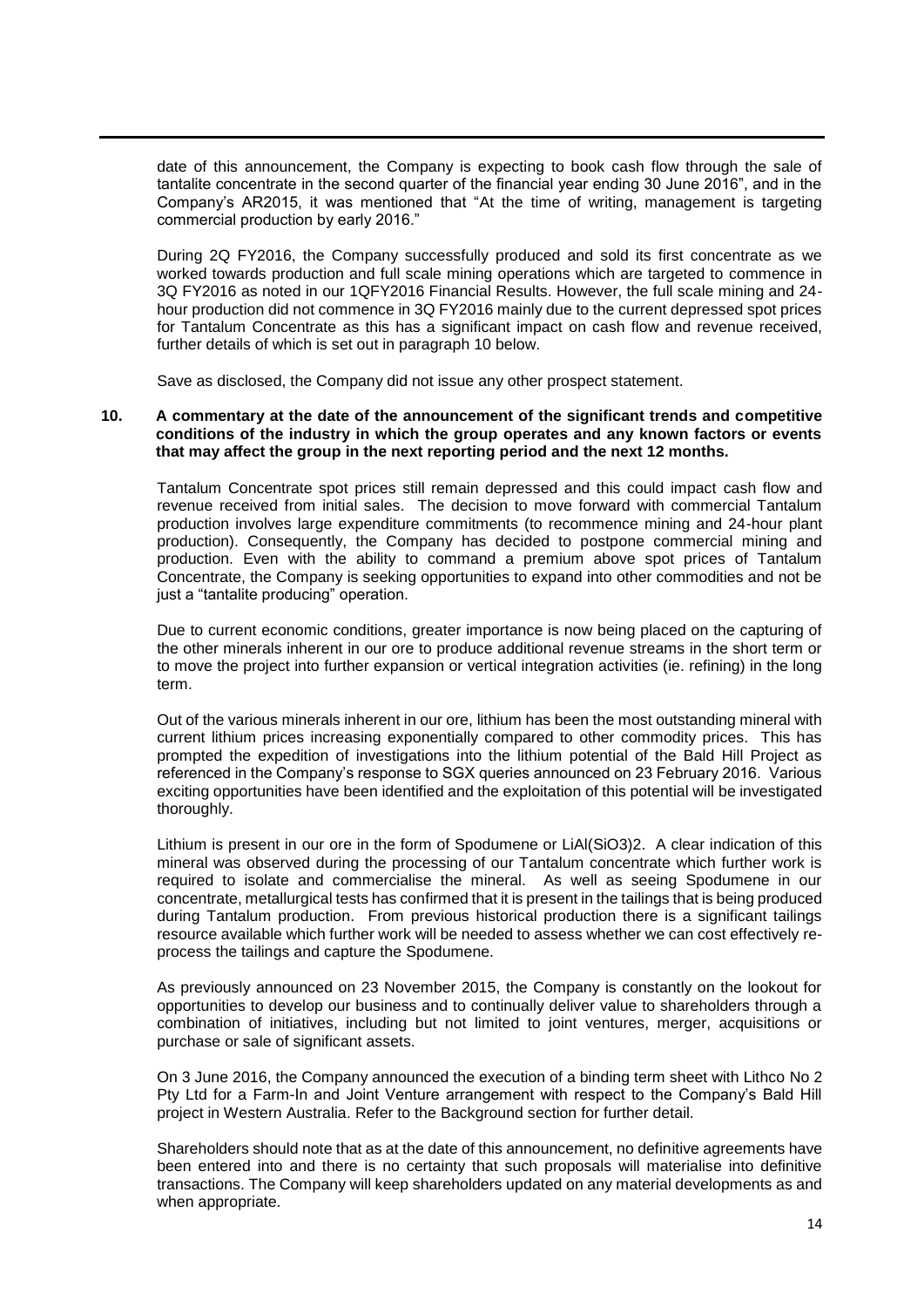# **11. If a decision regarding dividend has been made:-**

**(a) Whether an interim (final) ordinary dividend has been declared (recommended); and**

No dividend has been declared for FY2016.

**(b)(i) Amount per share (cents)**

Not applicable.

# **(b)(ii) Previous corresponding period (cents)**

None.

**(c) Whether the dividend is before tax, net of tax or tax exempt. If before tax or net of tax, state the tax rate and the country where the dividend is derived. (If the dividend is not taxable in the hands of the shareholders, this must be stated).**

Not applicable.

**(d) The date the dividend is payable.**

Not applicable.

**(e) Book closure date**

Not applicable.

# **12. If no dividend has been declared/recommended, a statement to that effect**

No dividend has been declared or recommended for FY2016.

# **13. If the group has obtained a general mandate from shareholders for interested person transactions ("IPT"), the aggregate value of such transactions as required under Rule 920(1)(a)(ii). If no IPT mandate has been obtained, a statement to that effect.**

The Company does not have a general mandate for recurrent interested person transactions. Other than the interested person transactions as disclosed on pages 171 and 173 of the Company's Offer Document and page 47 of the Company's annual report for FY2015, there were no new interested person transactions which were more than S\$100,000 entered into during the financial year reported on.

# PART II - ADDITIONAL INFORMATION REQUIRED FOR FULL YEAR ANNOUNCEMENT

### **14. Segmented revenue and results for operating segments (of the group) in the form presented in the issuer's most recently audited annual financial statements, with comparative information for the immediately preceding year**

For management purposes, the Company is organised into one main operating segment, which involves exploration and production of tantalite concentrate. All of the Company's activities are interrelated, and discrete financial information is reported to the Board of Directors as a single segment.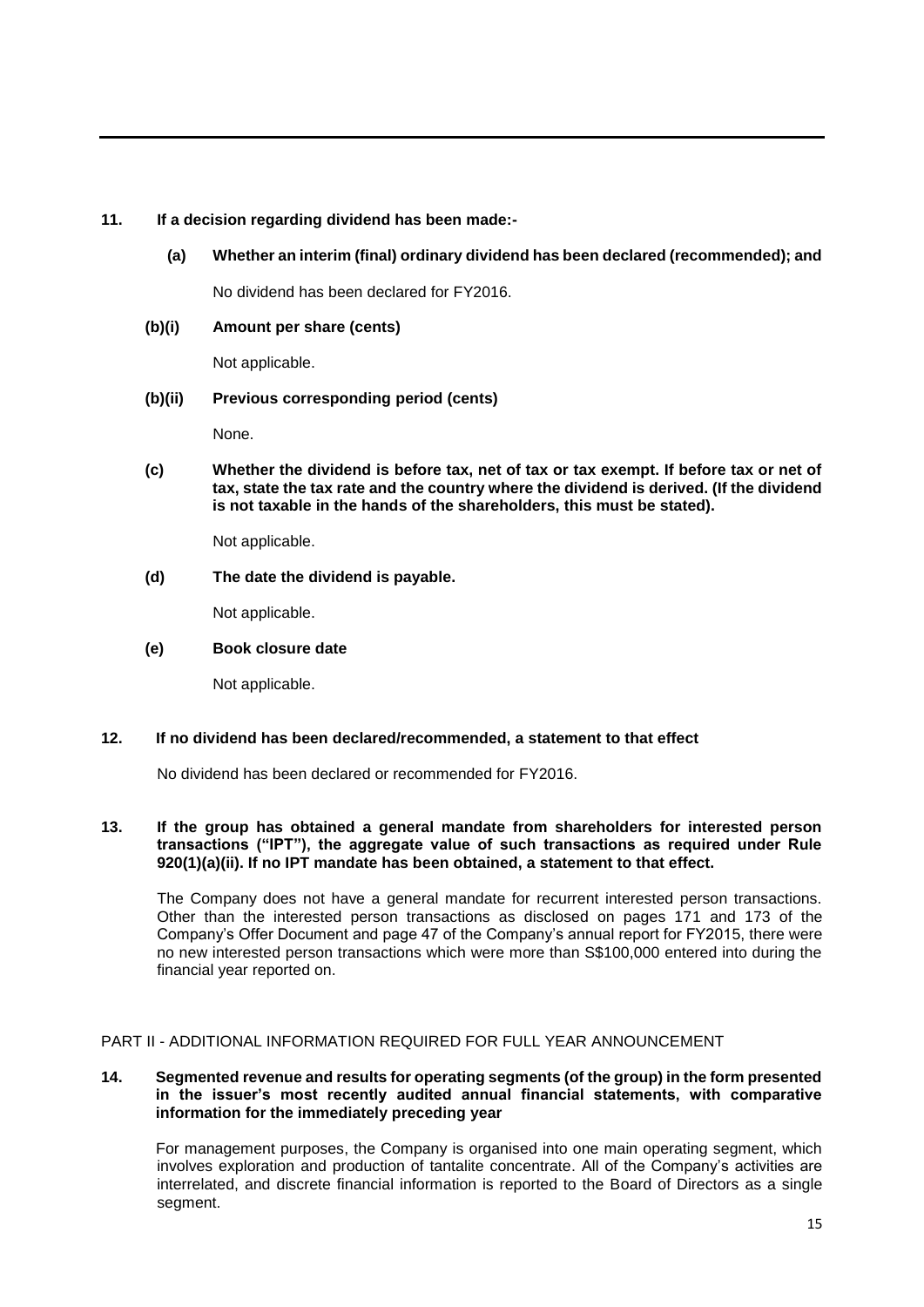Accordingly, all significant operating decisions are based upon analysis of the Company as one segment. The financial results from this segment are equivalent to the financial statements of the Company as a whole. Total expenditure incurred by the Company arises in Australia and all of the Company's non-current assets reside in Australia.

### **15. In the review of performance, the factors leading to any material changes in contributions to turnover and earnings by the operating segments**

Not applicable.

### **16. A breakdown of sales**

Not applicable. There was no revenue in FY2016 and FY2015 as we had not commenced the production and sale of Tantalite concentrate.

### **17. A breakdown of the total annual dividend (in dollar value) for the issuer's latest full year and its previous full year.**

Not applicable. No dividend had been declared during FY2016 and FY2015.

**18. Disclosure of person occupying a managerial position in the issuer or any of its principal subsidiaries who is a relative of a director or chief executive officer or substantial shareholder of the issuer pursuant to Rule 704(10) in the format below. If there are no such persons, the issuer must make an appropriate negative statement**

| <b>Name</b>        | Age | <b>Family relationship</b><br>with any director,<br><b>CEO</b> and/or<br>substantial<br>shareholder | <b>Current position and</b><br>duties, and the year<br>the position was first<br>held                                                                                                                                                                                                                                                                     | Details of<br>changes in<br>duties and<br>position held, if<br>any, during the<br>year |
|--------------------|-----|-----------------------------------------------------------------------------------------------------|-----------------------------------------------------------------------------------------------------------------------------------------------------------------------------------------------------------------------------------------------------------------------------------------------------------------------------------------------------------|----------------------------------------------------------------------------------------|
| Tjandra<br>Pramoko | 45  | Spouse of our<br>Executive Director,<br>Suen Sze Man                                                | <b>Chief Executive Officer</b><br>since 2014.<br>Responsibility includes<br>general business<br>development, through<br>liaising with existing<br>and potential mining<br>contractors as well as<br>identifying new<br>business opportunities,<br>in charge of<br>overseeing the project<br>management at the<br><b>Bald Hill Tantalite Mine</b><br>site. | Nil.                                                                                   |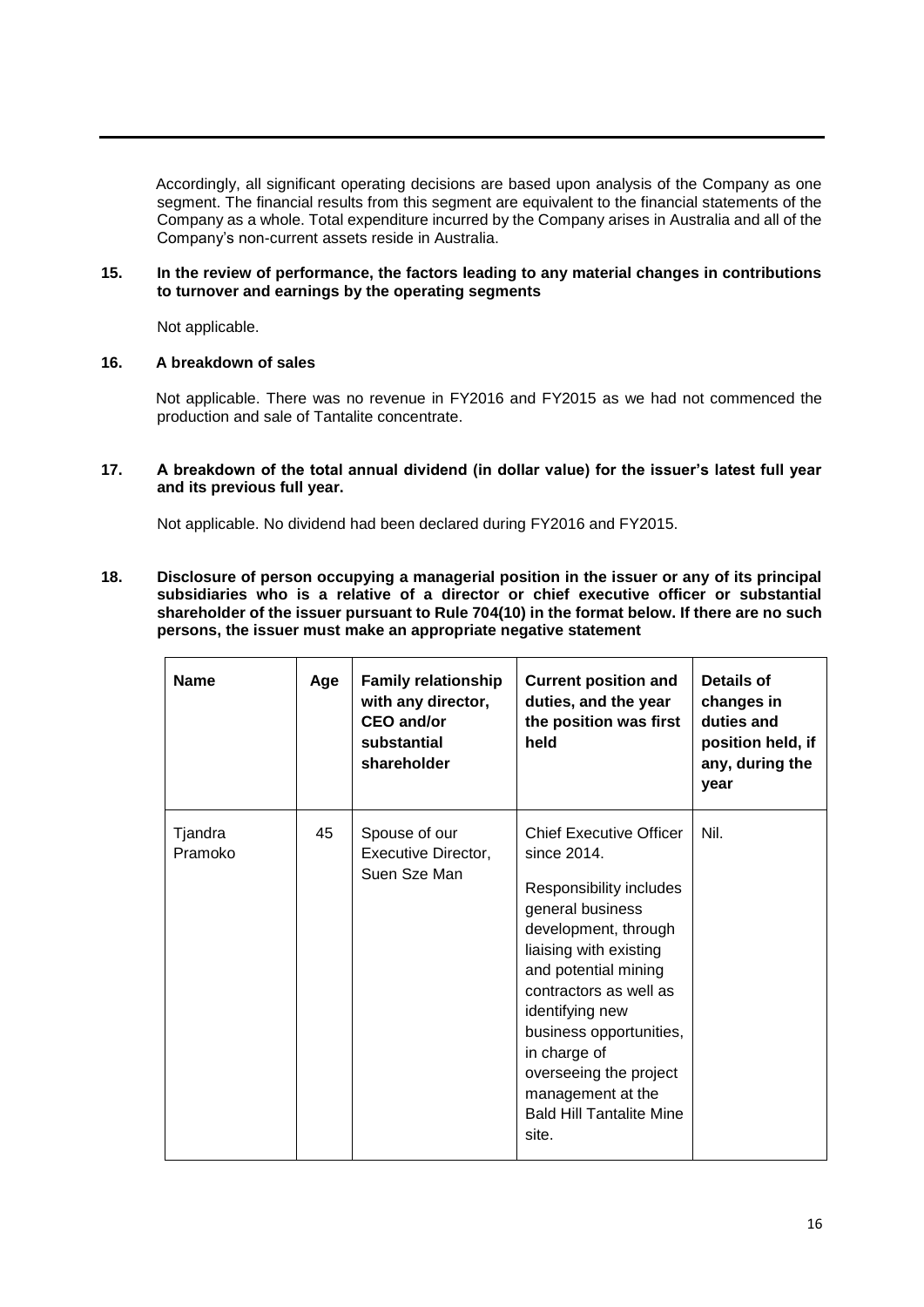### **19. Use of IPO proceeds**

Pursuant to its IPO, the Company raised gross proceeds of S\$10 million ("IPO Proceeds"). As at the date of this announcement, the IPO Proceeds have been utilised as follows:

| Use of Proceeds $(1)$          | <b>Amount</b><br>Allocated<br>(A\$'000) | Amount<br><b>Utilised</b><br>(A\$'000) | Amount<br>Unutilised<br>(A\$'000) |
|--------------------------------|-----------------------------------------|----------------------------------------|-----------------------------------|
| Exploration and drilling       | 1,028                                   | 197                                    | 831                               |
| Internal scoping study         | 428                                     | 300                                    | 128                               |
| Development of mining deposits | 428                                     | 335                                    | 93                                |
| Working capital (2)            | 4,723                                   | 4,723                                  | $\blacksquare$                    |
| Listing expenses               | 1,962                                   | 1,962                                  |                                   |
| Total                          | 8,569                                   | 7,456                                  | 1,052                             |

Notes

- (1) The IPO Proceeds were received on the 2 September 2014 and for the purpose of comparability have been converted to AUD on the date received.
- (2) The amount of working capital has been utilised for refurbishment and construction of the Bald Hill and Boulder Facilities

# **ADDITIONAL DISCLOSURE REQUIRED FOR MINERAL, OIL AND GAS COMPANIES**

### **20a. Rule 705 (6)(a) of the Catalist Listing Manual**

### **i. Use of funds/cash for the quarter:-**

For the quarter ended 30 June 2016 ("**4Q 2016**"), funds / cash were mainly used for the following activities:-

| <b>Purpose</b>                    | Amount<br>(4\$)<br>Projected | Amount<br>(A\$)<br><b>Actual Usage</b> |  |
|-----------------------------------|------------------------------|----------------------------------------|--|
| Corporate administrative expenses | \$300,000                    | \$245,449                              |  |
| Mine development costs            | \$400,000                    | \$1,039,771                            |  |
| Total                             | \$700,000                    | \$1,285,220                            |  |

### **Explanation for the variances:**

Mine development of \$1,039,771 was higher than the forecast of A\$400,000 for the period due to a settling of outstanding invoices resulting in a reduction in creditors balances as the activities at the Bald Hill Project slowed during the quarter due to the low tantalum price.

Administrative expenses were comparable to forecast.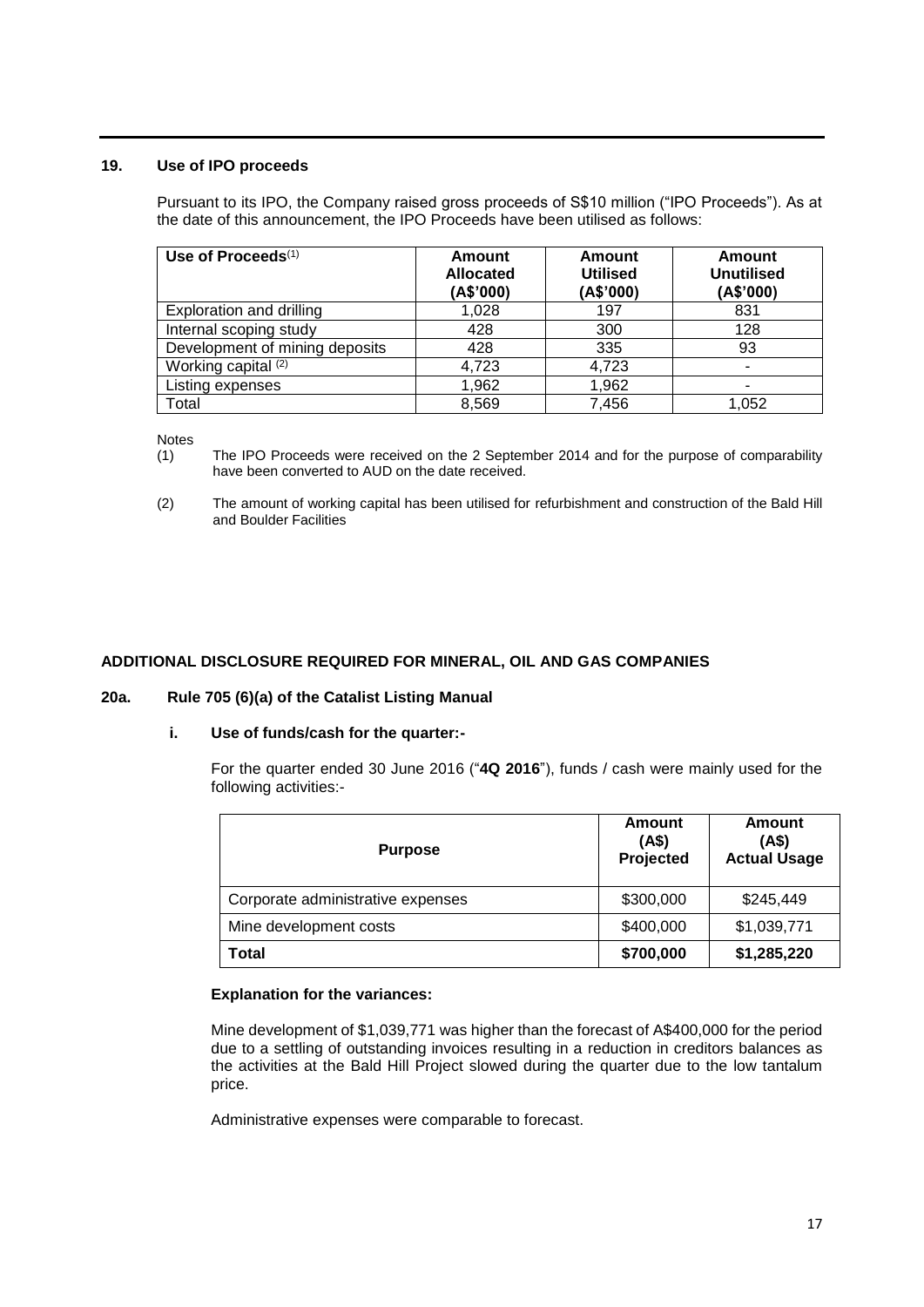### **ii. Projection on the use of funds/cash for the next immediate quarter, including principal assumptions:-**

For the next immediate quarter (financial period from 1 July 2016 to 30 September 2016 ("**1Q 2017**")), the Group's use of funds/cash for development activities are expected to be as follows:-

| <b>Purpose</b>                    | Amount<br>(AS) |  |  |
|-----------------------------------|----------------|--|--|
| Corporate administrative expenses | \$250,000      |  |  |
| Mine development costs            | \$300,000      |  |  |
| Total                             | \$550,000      |  |  |

For the avoidance of doubt, such project of funds/cash does not include any expenditure which is to be incurred by Lithco if the Proposed Transaction is approved and completed within 1Q 2017.

### **20b. Rule 705 (6)(b) of the Catalist Listing Manual**

The Board confirms that to the best of their knowledge, nothing has come to their attention which may render the above information provided to be false or misleading in any material aspect.

### **21a. Rule 705 (7)(a) of the Catalist Listing Manual**

**Details of exploration (including geophysical surveys), mining development and/or production activities undertaken by the Company and a summary of the expenditure incurred on those activities, including explanation for any material variances with previous projections, for the period under review. If there has been no exploration, development and/or production activity respectively, that fact must be stated;**

AMA has continued its commissioning of its Bald Hill facility during the quarter ended 30 June 2016 and has expended A\$1,039,771 for Mine Development and Property, Plant and Equipment. These costs are incurred as part of the commissioning on the assets and mine infrastructure at the Bald Hill Mine Site.

All the remaining Tantalite concentrate produced by the Primary Processing Plant was processed through the Boulder Beneficiation Facilities. The final finished product was 1.2 tonnes of contained Tantalum and most significantly approximately 10 tonnes of 6.7% Spodumene.

Due to the depressed prices of Tantalite concentrate and to conserve costs the decision was made to move all the Beneficiation equipment to the Bald Hill Mine Site until the decision was made to recommence mining and production.

In December 2015, a 227 reconnaissance sample soil sampling program was carried out which successfully identified several anomalous areas but most significantly a large anomalous area, with a strike length of some 2km and 1.4km wide, to the east of the current mine that has not been properly tested by drilling previously.

The aim of the mapping and soil sampling program was to map outcropping pegmatites and take soil samples within the three Exploration Licences ("**EL**") (E 15/1161, E 15/1162 and E 15/1212) to the north, east and south of the main Mining Lease (M 15/400) to determine if the soil sampling method used would identify any anomalous areas located in these ELs.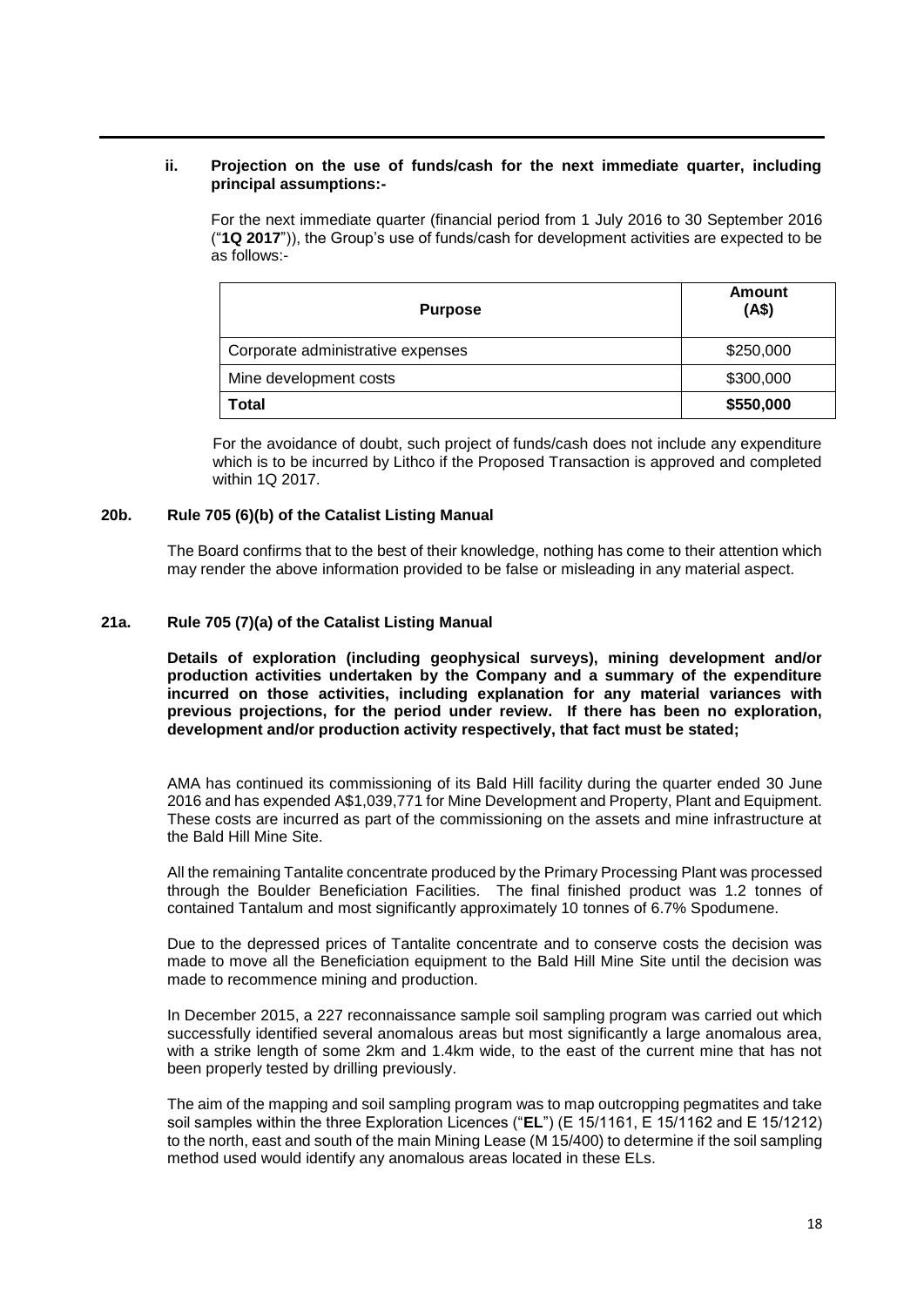Nine outcrops of pegmatite were sampled by sampling both the rock and the soil. The anomalous rock chips were matched with anomalous soil assays indicating that sampling the soil could identify, geochemically, nearby pegmatites.

The reconnaissance sampling and mapping program successfully identified a continuous anomalous zone east of the main workings with pegmatite outcrops that needs to be followed up with further soil sampling, mapping and a targeted Reverse Circulation drilling program.

Extensive work was also conducted to include all data available which now has been compiled into our current Master Database. Where there previously were 1,811 drill holes and now there are 4,183; previously 21,285 assays and now there are 35,602; previously 1,708 Li assays and now there are 4,011 and where there used to be 5,714 Ta assays now there are 8,824.

Analysing the revised data and studying the geological trends, the Company applied for 2 new exploration licenses expanding the Bald Hill Tantalite Project a further 226km<sup>2</sup> to a total of 776km<sup>2</sup> to expand the exploration and development potential of the Bald Hill Project.

### **21b. Rule 705 (7)(b) of the Catalist Listing Manual**

### **Update on its reserves and resources, where applicable, in accordance with the requirements set out in Practice Note 4C, including a summary of reserves and resources as set out in Appendix 7D.**

The Group has updated its reserves and resources as set out in the IQPR (Independent Qualified Person's Report) dated 12 August 2016. A copy of the IQPR can be found in the Company's SGX Announcement dated 12 August 2016. The summary of the reserves and resources of the Bald Hill Deposit as at 31 March 2016 as per Appendix 7D of the Catalist Rules is as follows:

|                            |                               | <b>Gross Attributable to licence</b> |                                                                |                            | <b>Net Attributable to Issuer</b>                               |                                                      |                       |                                                                         |                                   |
|----------------------------|-------------------------------|--------------------------------------|----------------------------------------------------------------|----------------------------|-----------------------------------------------------------------|------------------------------------------------------|-----------------------|-------------------------------------------------------------------------|-----------------------------------|
|                            |                               |                                      | 2016<br>2015                                                   |                            |                                                                 | Grad<br>e<br>Ta <sub>2</sub> O <sub>5</sub><br>(ppm) | <b>Change</b><br>from |                                                                         |                                   |
| <b>Category</b>            | <b>Mineral</b><br><b>Type</b> | <b>Tonnes</b><br>(millions           | Grad<br>$\mathbf e$<br>Ta <sub>2</sub> O <sub>5</sub><br>(ppm) | <b>Tonnes</b><br>(millions | Grad<br>$\mathbf{e}$<br>Ta <sub>2</sub> O <sub>5</sub><br>(ppm) | <b>Tonnes</b><br>(millions                           |                       | previous<br>update<br>(containe<br>$d$ Ta <sub>2</sub> O <sub>5</sub> ) | <b>Remark</b><br>S                |
| <b>Reserves</b>            |                               |                                      |                                                                |                            |                                                                 |                                                      |                       |                                                                         |                                   |
| Proved                     | Tantalu<br>m                  | $\overline{0}$                       | $\mathbf{0}$                                                   | 0.00                       | $\mathbf 0$                                                     | 0.00                                                 | $\mathbf 0$           | $\mathbf 0$                                                             |                                   |
| Probable                   | Tantalu<br>m                  | 0.02                                 | 187                                                            | 1.69                       | 303                                                             | 1.69                                                 | 303                   | 13654%                                                                  | Central<br>and<br><b>Boreline</b> |
| <b>Total</b>               |                               | 0.02                                 | 187                                                            | 1.69                       | 303                                                             | 1.69                                                 | 303                   | 13654%                                                                  |                                   |
| <b>Resources</b><br>$\ast$ |                               |                                      |                                                                |                            |                                                                 |                                                      |                       |                                                                         |                                   |
| Measured                   | Tantalu<br>m                  | $\overline{0}$                       | $\mathbf{0}$                                                   | 0.00                       | $\mathbf 0$                                                     | 0.00                                                 | $\Omega$              | $\Omega$                                                                |                                   |
| Indicated                  | Tantalu<br>m                  | 2.57                                 | 340                                                            | 0.65                       | 306                                                             | 0.65                                                 | 306                   | $-77%$                                                                  |                                   |
| Inferred                   | Tantalu<br>m                  | 0.1                                  | 367                                                            | 1.1                        | 339                                                             | 1.1                                                  | 339                   | 1005%                                                                   |                                   |
| <b>Total</b>               |                               | 2.67                                 | 341                                                            | 1.74                       | 326                                                             | 1.74                                                 | 326                   | 62%                                                                     |                                   |

**Table 1**: Resource and Reserve Summary for Bald Hill outside mined pits (whole of pegmatite Varley, 2015 for Central and Boreline, and AMC Consultants 2014 using 100ppm Ta<sub>2</sub>O<sub>5</sub> lower cut-off for Creekside) at 31 March 2016. Note: See Mineral Resource and Ore Reserve sections of this report for details, Reserves are exclusive of Resources. \*2015 Indicated resources from Central and Boreline only converted to reserves.